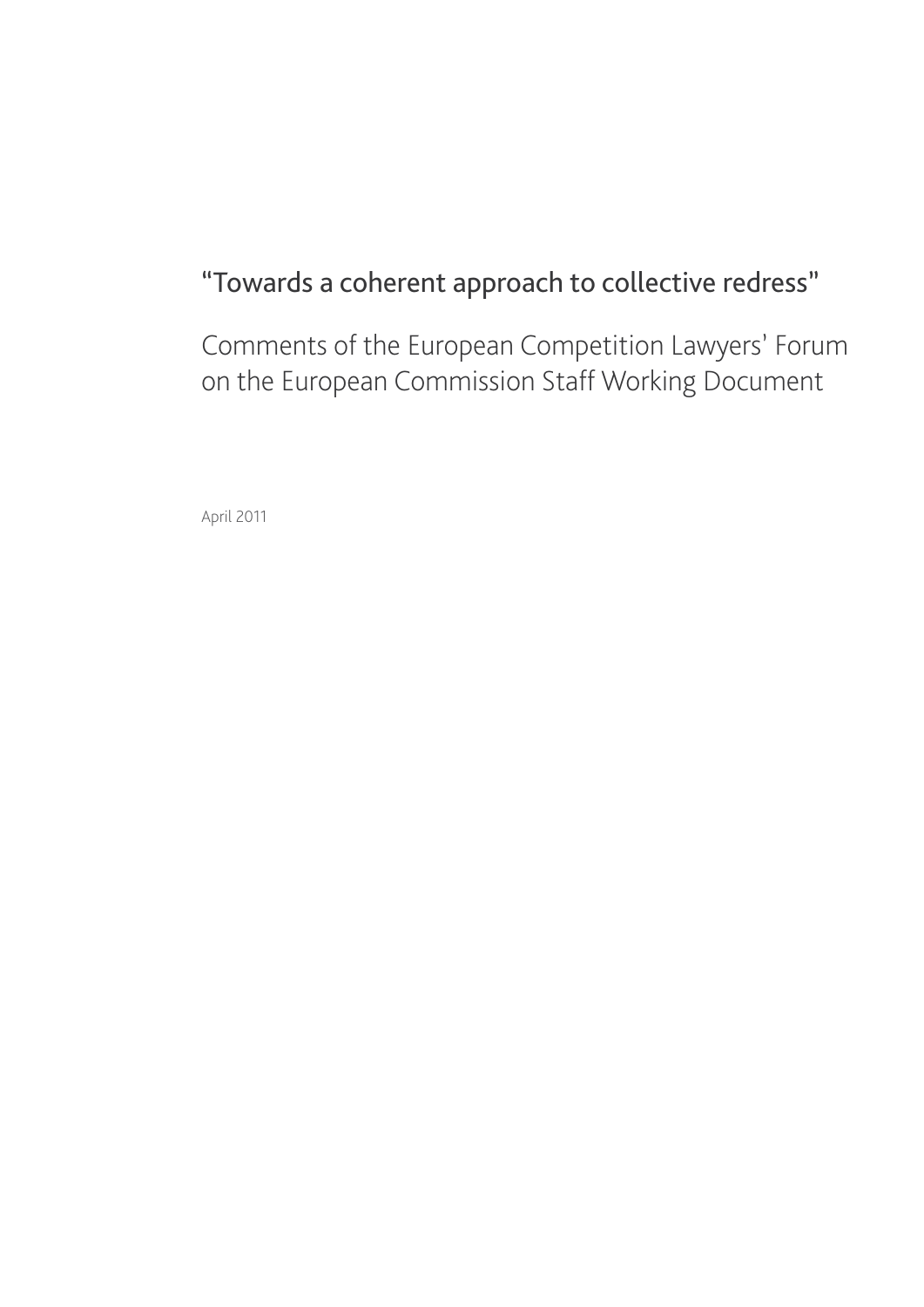# **Contents**

|    | 1. Introduction                                                                  | 01 |  |
|----|----------------------------------------------------------------------------------|----|--|
|    | 2. Legal basis for reform                                                        | 03 |  |
|    | 3. Interrelationship between public and private enforcement of antitrust damages | 04 |  |
|    | 4. Class actions v collective actions by representative bodies                   | 06 |  |
|    | 5. Funding issues                                                                | 12 |  |
|    | 6. Quantum recovery                                                              | 15 |  |
| 7. | Disclosure                                                                       | 16 |  |
|    | 8. Collective consensual resolution                                              | 17 |  |
|    | ANNEX 1 - Participants                                                           |    |  |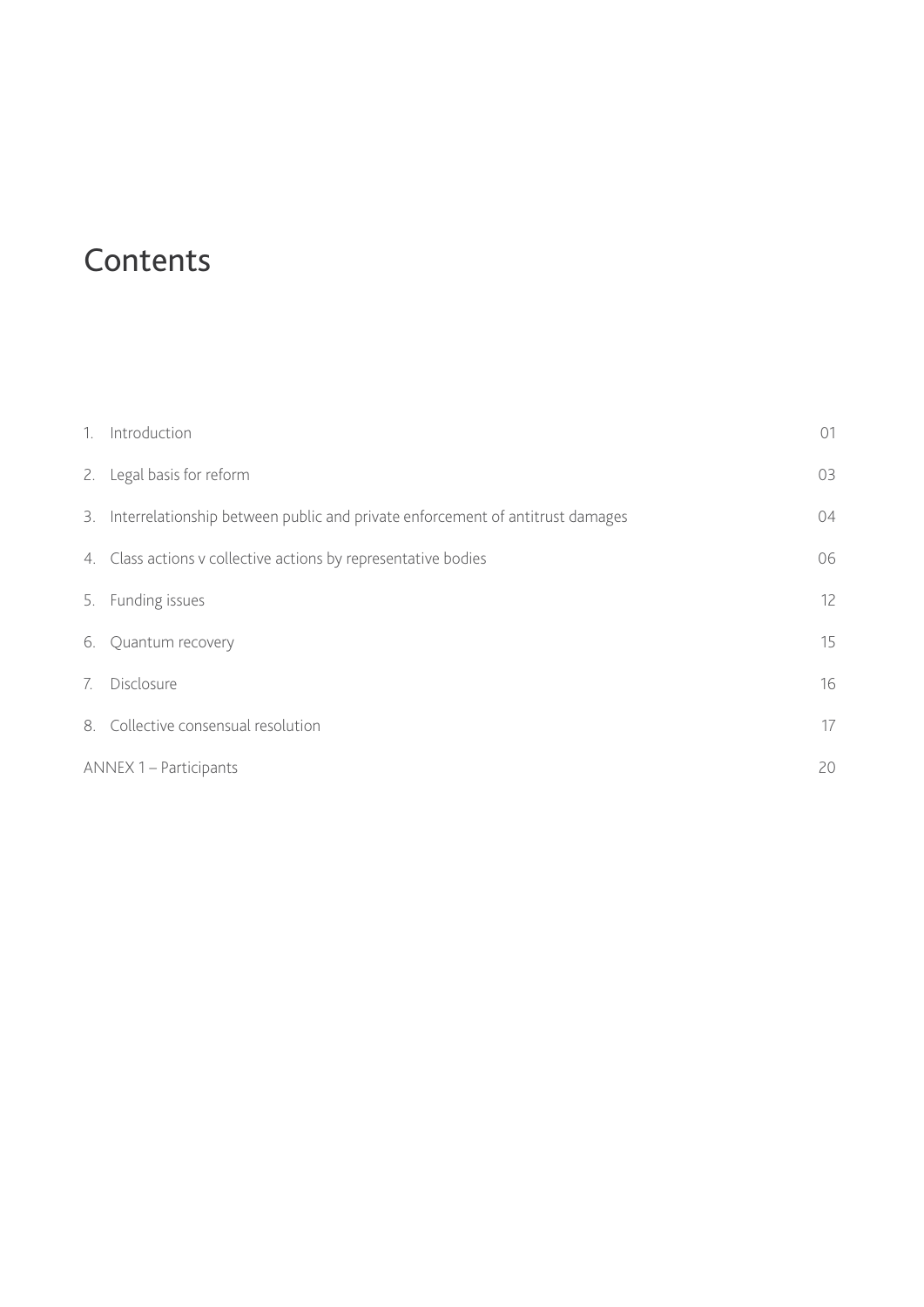<span id="page-2-0"></span>Comments of the European Competition Lawyers' Forum on the European Commission Staff Working Document

#### 1. Introduction

- 1.1 Following earlier consultations that were very much focussed upon redress for infringements of the competition rules, the ECLF welcomes the broader remit of the working document. There is no particular reason why victims of infringements of EU competition rules should be afforded preferential treatment relative to victims of other breaches of EU law.
- 1.2 That said, as a natural reflection of the composition of the ECLF, this response to the consultation will focus on those aspects of the working document that relate to infringements of the competition rules. The composition of the group within the ECLF that has contributed to this response is shown in the Annex to this document.
- 1.3 It is worth noting at the outset that even since the previous consultations there has been a number of developments in the area. In particular, ECLF members believe that the number of cases brought before national courts continues to increase, with some Member States exhibiting a particular uptick in the levels of private enforcement of the competition rules. Whether this is a "sufficient" level of enforcement that is "sufficiently" dispersed across all categories of claimants, including SMEs and consumers, is an empirical question that should be assessed against the objectives expected to be met by a system of private enforcement of competition rules in the EU and in light of both the factual circumstances and quantum of loss likely suffered.
- 1.4 If a "gap" remains, in shaping any approach towards collective redress for infringements of the competition rules, some fundamental principles ought to be borne in mind:
	- (i) The model should be constructed mindful of the fact that, as recognised by the ECJ in *Crehan*, the full effectiveness of the competition rules would be put at risk if individuals were not able to claim damages for loss suffered as a result of an infringement;
	- (ii) The model should work in harmony with the system for public enforcement of the rules, recognising the different functions served by public and private enforcement, and avoiding undermining the leniency programmes that have proved so successful in detecting cartel activity within the EU;
	- (iii) The system should strike a fair balance between ensuring the efficient and timely conclusion of collective actions with safeguarding claimants' and defendants' legal rights;
	- (iv) Any model for collective redress should avoid the excesses of the US system, in particular it should avoid creating incentives for the pursuit of unmeritorious claims and should avoid giving rise to unnecessary litigation; and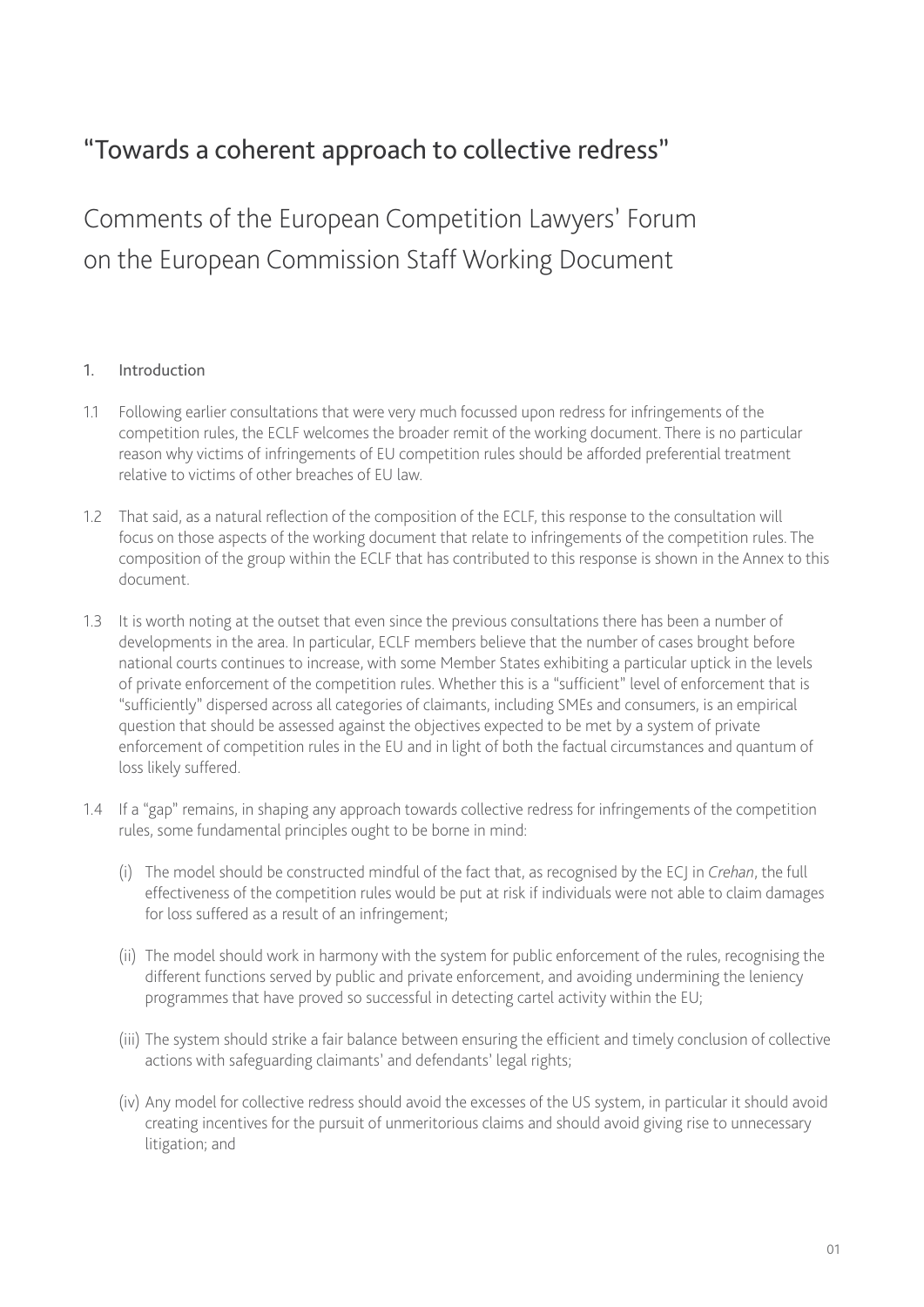- (v) Due respect needs to be accorded to the initiatives that have been taken to facilitate collective action in individual Member States and caution needs to be exercised before introducing changes that might upset the balance that has been struck at national level between ensuring the full effectiveness of the EU competition rules and the need to avoid unmeritorious litigation.
- 1.5 This response first considers the legal basis for any reform of the legal framework relating to collective actions and certain considerations relating to the interrelationship between public and private enforcement of the competition rules. The remainder of this document then considers those aspects of the legal system that are critical to ensuring a coherent and appropriately balanced approach to collective redress within the EU, under the following headings:
	- (i) Means by which individual claims can be bundled for the purposes of seeking collective redress;
	- (ii) Issues relating to funding of collective actions;
	- (iii) Measures of recovery, in particular, issues relating to passing-on;
	- (iv) Issues relating to disclosure; and
	- (v) Issues relating to consensual collective resolution as an alternative to litigation.
- 1.6 To summarise the views expressed in this paper:
	- (i) The ECLF encourages the Commission clearly to identify the legal basis for proposals in this area and to be sensitive to the respective roles that can most effectively be performed by public and private enforcement of the competition rules.
	- (ii) The ECLF would be supportive of moves to facilitate representative actions on behalf of groups of consumers and SMEs. Whilst strongly opposed to any moves in the direction of class actions on an opt out basis, there should be some scope for representative actions to be brought on behalf of identifiable but not yet identified claimants provided that suitable limitations apply, for example, on lawyers' remuneration in such cases.
	- (iii) To the extent that funding is a deterrent to the pursuit of otherwise meritorious and appropriate claims, careful consideration should be given to new alternatives available for the funding of claims.
	- (iv) There is a need for harmonisation around the extent to which passing-on can be raised as a defence to claims for damages, or to moderate the quantum recoverable.
	- (v) The ECLF would also be supportive of more convergence around standards for disclosure, recognising that competition cases in particular are often deterred by an absence of evidence, given their fact intensive nature and the asymmetry of information availability as between the parties.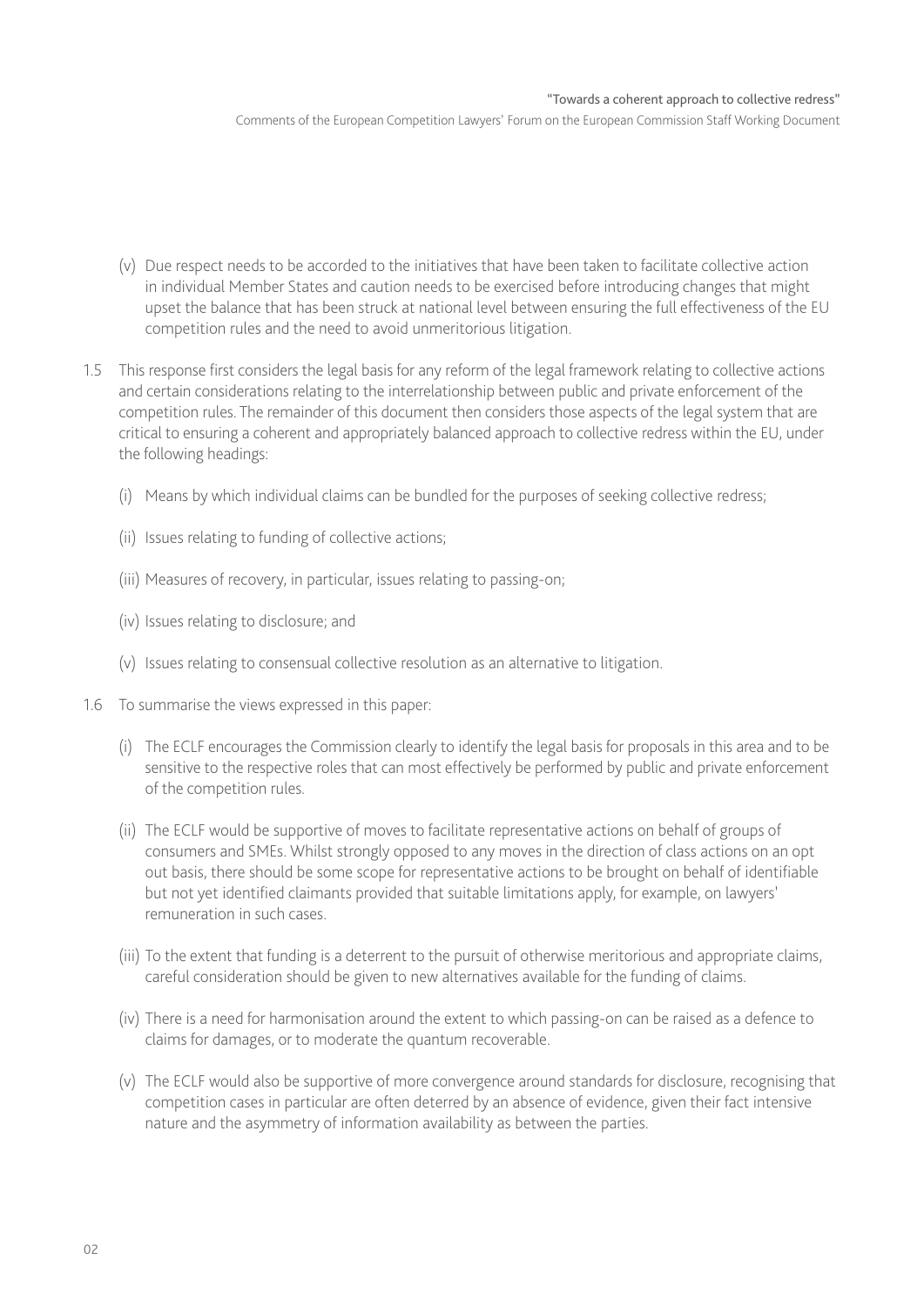<span id="page-4-0"></span>Comments of the European Competition Lawyers' Forum on the European Commission Staff Working Document

- (vi) Finally, whilst the group is opposed to forcing forms of consensual dispute resolution on parties to a collective claim, it acknowledges that these processes have an important role to play in minimising the burden on the courts and in containing the costs associated with litigation. For this reason, the ECLF would be supportive of moves to increase both the efficacy and attractiveness of mediation.
- 1.7 The ECLF emphasises that a holistic approach needs to be adopted towards any proposals intended to stimulate collective redress. No single proposal can be considered in isolation from any other proposals that the Commission may wish to introduce. It is the overall effect of these measures that will determine if a balanced result is achieved with increased access to justice and appropriate safeguards in place to avoid excessive litigation in European courts.

#### 2. Legal basis for reform

- 2.1 The possibility of introducing an overarching framework governing consumer collective redress has previously been mooted by the Commission. <sup>1</sup> This provoked material questions from individual Member States as to the legal basis upon which the Commission might introduce such a framework and the degree of procedural autonomy that Member States ought to enjoy when determining the implementation of procedure intended to secure rights/objectives imposed by EU law.
- 2.2 The consultation paper suggests that a "coherent European framework drawing on the different national traditions could facilitate strengthening collective redress (injunctive and/or compensatory) in targeted areas." However, the consultation paper does not identify what form such a framework might take – whether a directive, regulations or non-binding guidelines. Whatever measures the Commission opts to take (whether binding or non-binding), it would be helpful if the Commission identified the legal basis upon which it relies in doing so. It would also be helpful if the Commission explained how its objectives in facilitating collective redress are connected to the Treaty provision or provisions selected. For example, should the Commission be seeking to make the functioning of the internal market more efficient, it would be helpful for it to explain in greater detail how the implementation of procedures enabling collective redress might contribute to this and consider how the various collective redress models and procedures available meet this objective. Whereas, if the Commission is seeking to harmonise procedures or otherwise remove obstacles to obtaining justice, it would be helpful for it to explain the degree of intervention that it considers is both required and justified in order to meet this objective.
- 2.3 We note that the EU has previously considered whether to target regulatory reform at collective claims based upon antitrust infringements but that it was considered that this might lead to fragmentation of national procedural rules. In our view, to the extent that there is a need to provide for collective redress in respect of antitrust claims, it is quite possible for such a provision to arise under the overarching framework provided for all consumer collective redress. There is no reason why victims of antitrust infringements should be afforded preferential treatment to other consumers.

<sup>1</sup> See Green Paper on damages actions for breach of EC antitrust rules (COM(2005)672, 19.12.2005) and White Paper on damages actions for breach of EC antitrust rules (COM(2008) 165, 2.4.2008).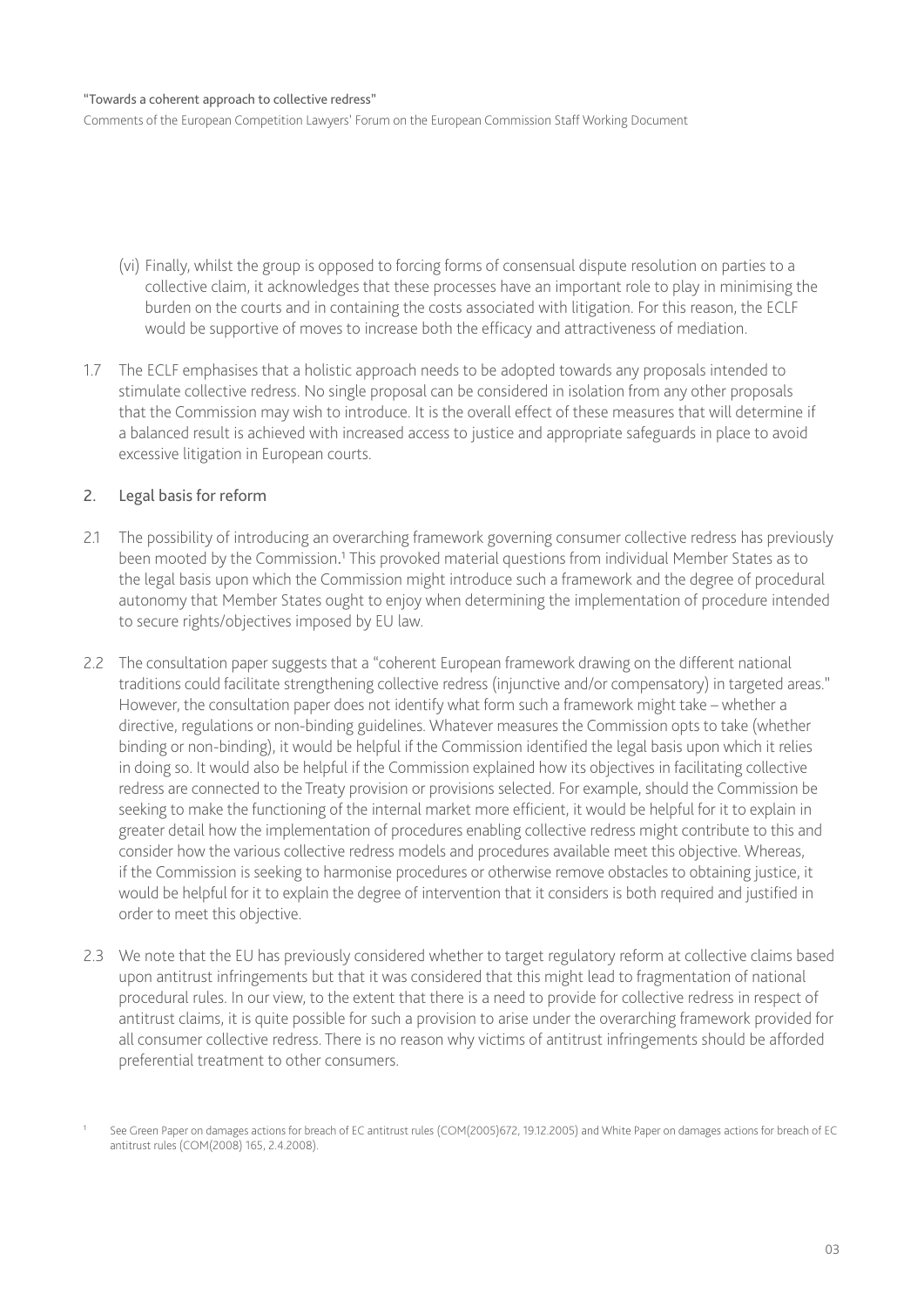#### <span id="page-5-0"></span>3. Interrelationship between public and private enforcement of antitrust damages

3.1 It has been argued that there is a significant link between public and private enforcement of antitrust infringements. The European Commission indicated in its White Paper on damages actions for breach of EC antitrust rules that:

"*More effective compensation mechanisms mean that the costs of antitrust infringements would be borne by the infringers, and not by the victims and law-abiding businesses. Effective remedies for private parties also increase the likelihood that a greater number of illegal restrictions of competition will be detected and that the infringers will be held liable. Improving compensatory justice would therefore inherently also produce beneficial effects in terms of deterrence of future infringements and greater compliance with EC antitrust rules."*

- 3.2 The ECLF considers that in devising proposals to address the perceived deficit in collective redress actions a sharper distinction ought to be drawn between the deterrence function that can be most effectively performed by public enforcement and the compensatory function performed by private litigation. Any shift towards using private litigation, including possibilities for collective redress, as a means of outsourcing the deterrence function that has to date been performed by public enforcement would represent a radical change to the system for enforcement of the competition rules within the EU. It would represent a dangerous step in the direction of other systems for enforcement of competition rules whose excesses the working document stresses DG Comp is keen to avoid.
- 3.3 Even if one were to accept that deterrence is an appropriate objective for a system of private enforcement to pursue, the conclusion of the working document, namely that the absence of an effective legal framework for antitrust damages actions hampers the full enforcement of the antitrust rules and thus has a negative bearing on vigorous competition in an open internal market, can fairly be challenged.<sup>2</sup> Despite the historic lack of a private enforcement culture in the EU, there is an increasing volume of claims being brought in various Member States in order to recover damages suffered as a result of antitrust infringements. As matters stand, with private enforcement still at a nascent stage in the EU as compared to the US, it is difficult to test what contribution private enforcement might make over and above public enforcement to deterring anticompetitive behaviour, if that is indeed an objective that ought properly to be served by a system of private enforcement.
- 3.4 There is also a need to ensure that any proposals relating to collective redress are proportionate to the deficit in the existing system for private enforcement and the mischief that arises from that deficit. A review of the rapidly evolving situation at Member State level indicates that medium and larger businesses suffering losses are able to obtain redress and are taking steps to do so. To that extent, the existing system for private enforcement is functioning effectively. It appears to be the case that it is only situations where the loss is very small that actions tend not to be brought. This is no different from any other litigation. The introduction of collective redress may allow the bundling of a large number of small claims and make pursuit of those claims cost effective if successful. However, we do not consider that collective redress will so alter the rate of claims

<sup>2</sup> [http://ec.europa.eu/competition/antitrust/actionsdamages/index.html.](http://ec.europa.eu/competition/antitrust/actionsdamages/index.html)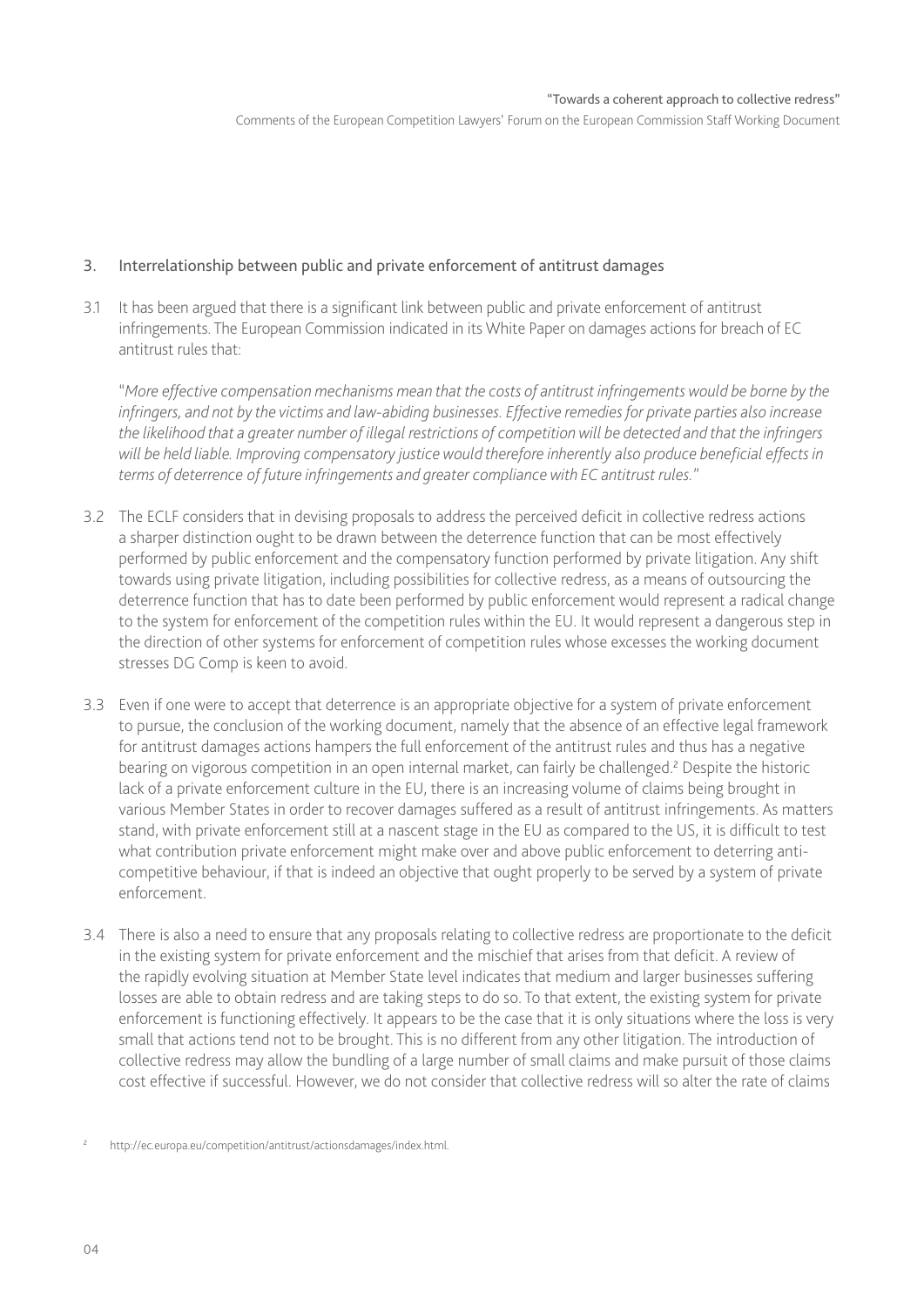Comments of the European Competition Lawyers' Forum on the European Commission Staff Working Document

being brought as to lead to a quantum leap either in the level of compensation from infringers that is returned to consumers/SMEs, or in the deterrent effect of the possibilities for private enforcement.

- 3.5 It is also worth bearing in mind that there are other policies that the Commission and national competition authorities might use to promote compliance with antitrust law and to deter infringements that may undercut or otherwise be inconsistent with collective redress or other methods of boosting private enforcement actions. For instance, the Commission reportedly has been concerned to protect the content of leniency submissions from disclosure (having apparently written to the US courts informally in respect of the LCD litigation stating that disclosure might undermine the effectiveness of the leniency regime). The concern not to disincentivise leniency applicants competes directly with claimants' need for access to information relating to the infringement so as to have the evidence necessary to demonstrate the effect that the infringement has had on them and so recover any losses suffered. Similarly, with settlement increasingly being pursued as a means of bringing cases to a swift and efficient conclusion, there is likely to be an increase in the proportion of cases concluded on the basis of short form decisions that will be relatively less helpful than conventional decisions to potential claimants. It follows that there is already recognition within the system that the facilitating of private enforcement is a goal that needs to be balanced against the goals to be served by a system of public enforcement.
- 3.6 Even in terms of the objective of delivering compensation to victims of antirust infringements, collective redress may be a somewhat inefficient or even ineffective tool as compared to the nuanced approach that public authorities are able to take in respect of individual cases. An example of this is the 2006 English independent schools case, in which the UK Office of Fair Trading found that a number of independent fee paying schools had breached competition law by sharing information as to the fees that they intended to charge. These schools each had charitable status and imposition of large fines was likely only to degrade the quality of the services that they offered – effectively penalising their students twice. The Office of Fair Trading accordingly reached an agreement with the schools whereby they admitted the infringement but did not admit that it had an effect on fees (so not immediately opening themselves up to a slew of followon damages actions). In return, the schools each paid a nominal fine of £10,000 and all contributed to a £3 million charitable fund to be applied for the educational benefit of affected students. This case therefore provides a useful illustration of the fact that public authorities are able to use the tools available to them in a way to deliver compensation to classes of victim whilst avoiding the expense and uncertainty inevitably associated with litigation.
- 3.7 The ECLF notes in particular that it is open to competition authorities to seek and accept commitments/ undertakings from parties that are the subject of an investigation in terms that seek to compensate victims or a class of victims (which in turn may be seen as a mitigating factor in setting any fine). In circumstances where claims are often deterred by the small amounts recoverable by individuals and SMEs, this may be a more efficient use of resources and more in line with the primary of public enforcement of competition law in the EU than seeking to create a system that "over promotes" litigation. A sensible means of providing general redress would vary in light of circumstances, but does not need to be (a) necessarily monetary; nor (b) the subject of detailed guidance. Attempts at general redress could not preclude any individual bringing a claim; nor could it be "imposed" on the undertaking in question which may legitimately have strong grounds for taking the position that no loss was caused to the alleged victims.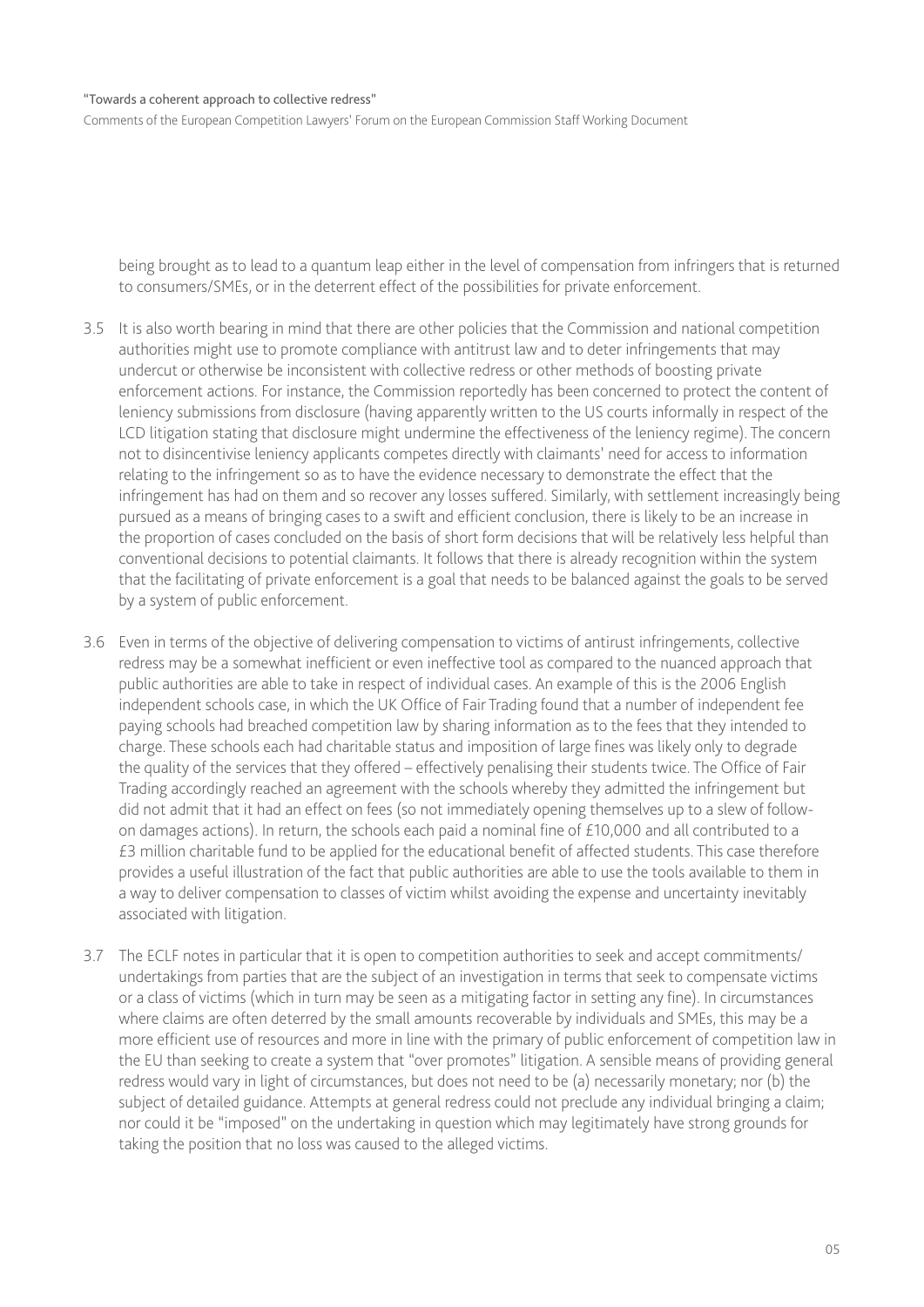<span id="page-7-0"></span>3.8 To contextualise views on this point, in the EU, in contrast to the US, the emphasis has been on public enforcement of antitrust infringements to date. This is, of course, a policy decision and there is no right answer as to how public and private enforcement ought to be weighed against each other: merely a balance to be struck depending upon the activity subject to enforcement action and the type of solution delivered by the cultural context. In the view of the ECLF, whilst private enforcement may be a positive supplement to public enforcement of laws protecting consumers, any proposals for a European legislative scheme or guidance on collective redress must be (a) respectful of the balance that has traditionally been struck between public and private enforcement; (b) proportionate to the deficit in the scheme for private enforcement that arises from a disparate approach to collective redress across the EU; and (c) flexible enough to allow for the development of solutions tailored to the procedural barriers to collective actions, which are inevitably jurisdiction-specific.

#### 4. Class actions v collective actions by representative bodies

- 4.1 Often the discussion of how to structure a system of collective redress is framed as a narrow debate between "opt-out" and "opt-in", both of which are discussed in more detail below. In that narrow dialogue, the ECLF is clear that it considers that a US-style "opt-out" class action system is not an appropriate form to impose across the Member States and "opt-in" collective actions brought by representative bodies would be better suited to the EU.
- 4.2 However, the ECLF acknowledges that adopting such a rigid position on its own is insufficient and will do little to contribute to the helpful debate instigated by the Commission in circumstances where we consider that there is a genuine, rather than currently merely perceived, lack of access to judicial redress for individual consumers across the EU. The ECLF, therefore, considers that, without wishing to move the EU toward an 'opt-out' class action culture, it is necessary to explore the possibility of a "hybrid" collective redress system whereby *identifiable*, rather than *currently identified*, claimants comprise the participants in collective actions. The actual amount awarded, and any fees of claimant's lawyers, should not be based on the "not yet identified" class, however.

#### *Class actions*

- 4.3 A coherent EU approach on collective redress should, as much as possible, be based upon the legal and constitutional traditions of the majority of the Member States. Accordingly, ECLF is of the view that the proposition of US-style "opt-out" class actions, allowing claims for damages to be brought on behalf of a class of consumers other than for those who have actively opted out of the litigation, is not the answer to finding an appropriate system for collective redress in the EU.
- 4.4 We consider that such an approach would be likely to prompt a higher proportion of unsubstantiated claims and could result in unnecessary litigation.
- 4.5 In this regard, we note that the European Commission has previously reached the same conclusion as the ECLF. In its White Paper on Damages actions for breach of the EC antitrust rules, published in 2008, the Commission conducted a thorough study on the pro's and con's of "opt-in" and "opt-out" litigation,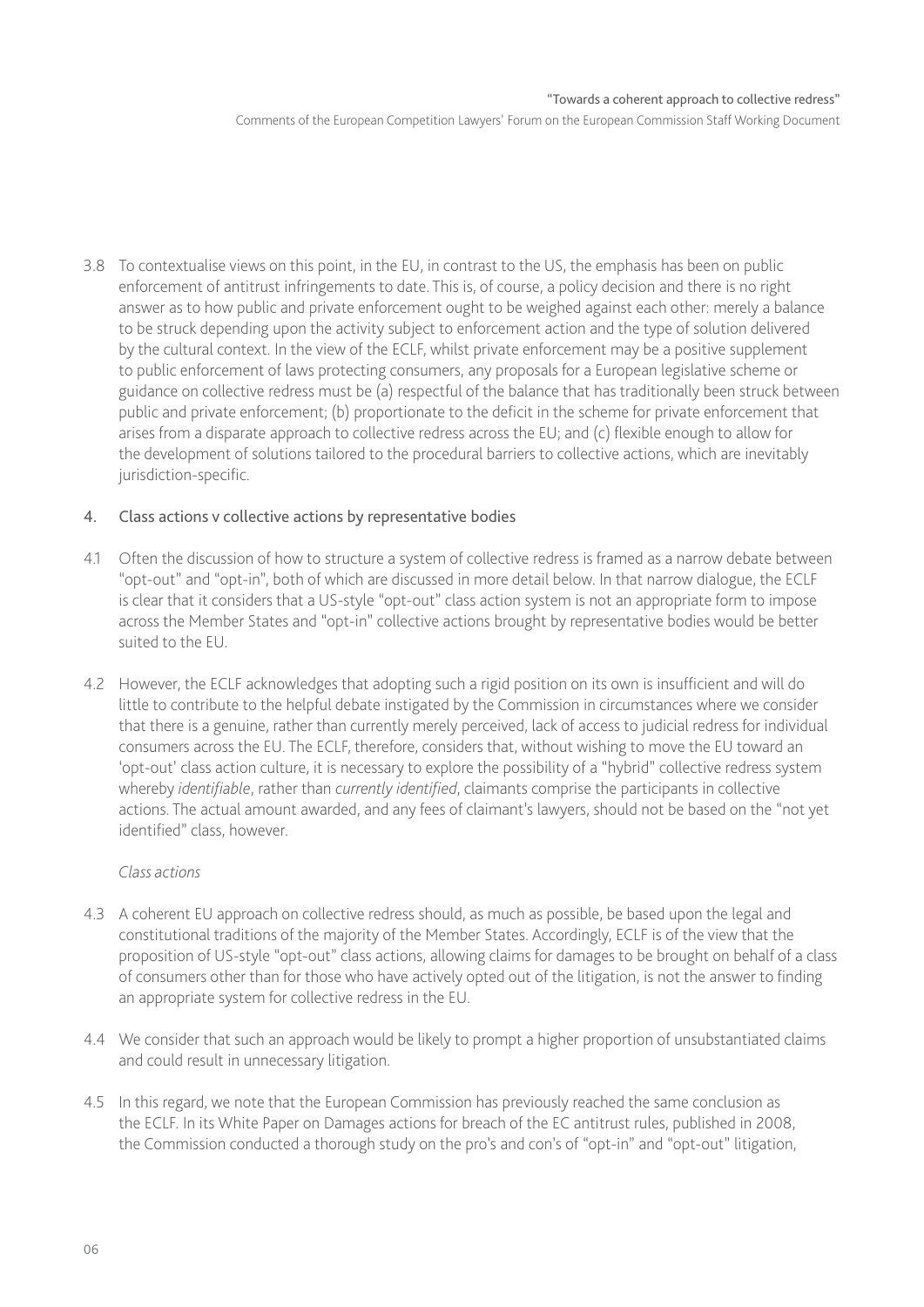Comments of the European Competition Lawyers' Forum on the European Commission Staff Working Document

concluding with a clear rejection of "opt-out" class actions and recommended instead "opt-in" class actions. The study underlying these recommendations by the Commission refers to a number of compelling objections against "opt-out" systems, including (i) costs related to "opt-out" systems compared to "opt-in" systems (high court and lawyers' fees, costs linked to certification and distribution of damages), (ii) constitutional problems by depriving class members of their "day in court", (iii) risk of overcompensation if not all class members eventually claim damages and (iv) principal-agent problems, e.g. inadequate representation. Most importantly, it is observed in the study that an "opt-out" approach would be *"farthest away from traditional legal principles of inter partes litigation and poses the largest problems concerning constitutional and other legal restraints*".

- 4.6 The vast majority of Member States have "opt-in" mechanisms for collective redress. Whilst there are a few Member States where "opt-out" mechanisms are purported to have been implemented (e.g. Denmark, Portugal and the Netherlands), this does not justify an EU-wide approach based on an "opt-out" system. Indeed, on closer examination of the experience in these three jurisdictions, it is clear that these jurisdictions have restricted systems and not pure "opt-out" class actions and do not provide support for an effective and across the board coherent EU approach on collective redress on the basis of "opt-out".
- 4.7 For example, in Denmark, "opt-in" still is the primary approach and "opt-out" (a 'secondary model') is only available if a number of strict requirements are met ((i) claims must be so low-value that it cannot be expected that they would be pursued through individual actions (normally below DKK 2,000 or £200); and (ii) that the "opt-in" model is an inappropriate method of resolution). Only a public authority can institute an opt-out action and presently, the option is only available to the Danish Consumer Ombudsman. The court may require security for costs from the representative but practically this is not seen as necessary for any public authority.
- 4.8 In The Netherlands, the system of "opt-out" is only accepted in the context of settlements and cannot be seen in isolation from the fact that representative organizations cannot claim damages before Dutch courts. The binding settlement mechanism was introduced to – at least partly – fill this gap. The "opt-out" was then introduced merely to avoid violation of article 6 ECHR, through allowing the possibility to step out of the class and initiate own proceedings, and therefore does not reflect an overall preference of the Dutch legislator for "opt-out" over "opt-in".
- 4.9 Special procedures for class actions on an "opt-out" basis are available in Portugal. These procedures empower individuals, certain consumer associations or representative bodies to bring such actions on behalf of unidentified claimants for specific public interest claims, including consumers' rights. Actions to claim damages by means of a civil class action arising from infringements of Articles 101 and 102 (of the Treaty on the Functioning of the European Union) would run the risk of not being considered by a Portuguese court to be totally within the scope of this legal regime. A judge is required to dismiss immediately the case if they consider that the claim is clearly unlikely to proceed and general penalties for litigation in bad faith are applicable. This procedure has not been used heavily in Portugal to date and the safeguards have not yet been tested fully.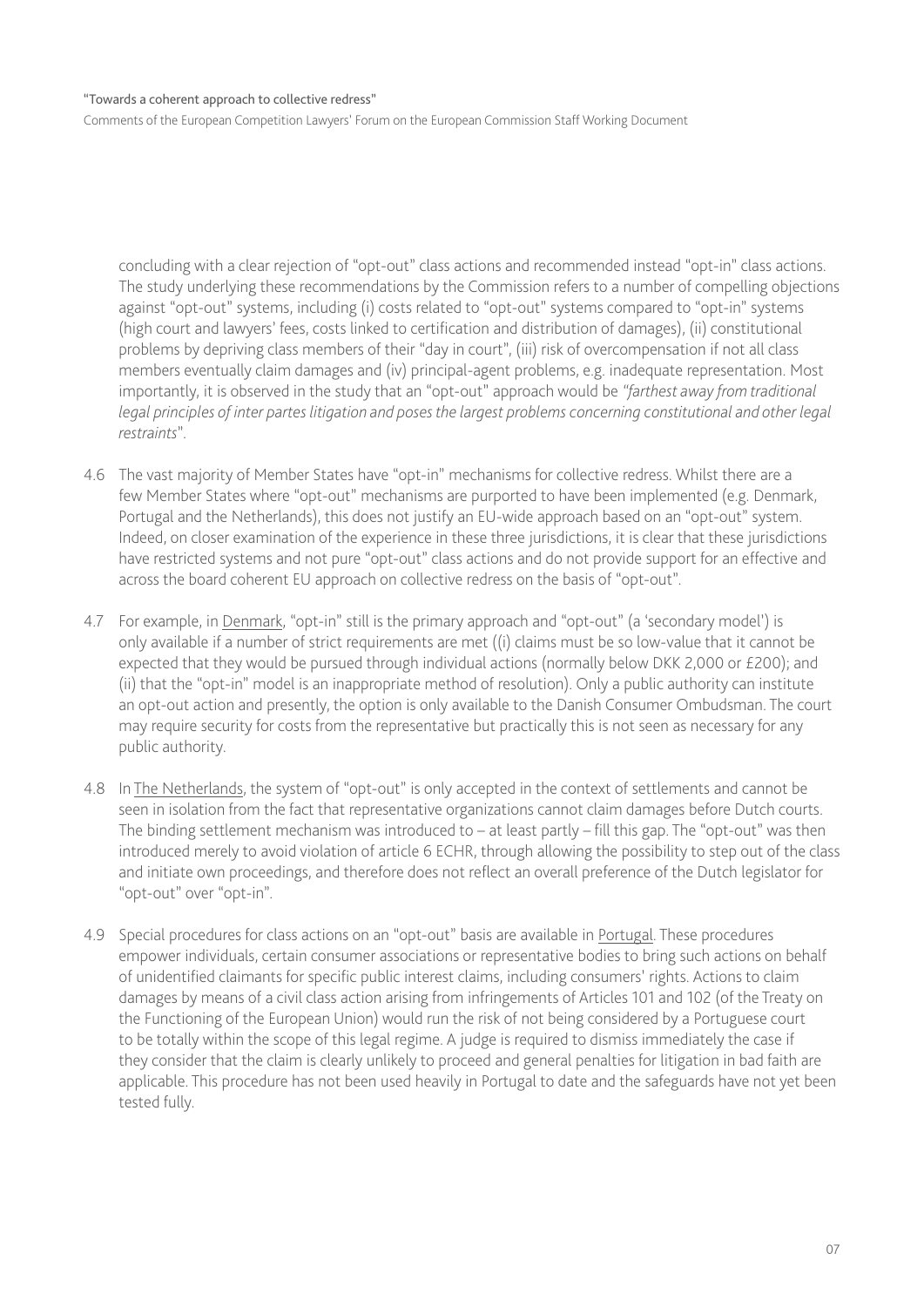#### *Actions brought by representative bodies*

- 4.10 By contrast, the ECLF considers that "opt-in" collective actions help victims balance the advantages and disadvantages of seeking redress from the court and claimants can freely decide whether or not to become involved and this should be the preferred route for a collective redress system in the EU.
- 4.11 However, whilst the ECLF considers that an "opt-in" rather than an "opt-out" approach is more appropriate, it recognises that other, perhaps hybrid, mechanisms of aggregating claims should be considered if the problem of how indirect purchasers, often consumers with relatively small claims, are effectively denied access to judicial redress is to be tackled. As discussed in further detail below, we consider that one possible option is for the Commission to explore the use of representative bodies in Member States to bring collective actions on behalf of (i) "opt-in" litigants; and (ii) "identifiable" but not yet identified would-be litigants (provided that these individual litigants actively opt-in once the action is on foot or at least in order to obtain an actual award) (i.e. the hybrid option).
- 4.12 Collective actions (both follow-on and stand-alone) pursued by qualified entities on behalf of consumers represent a way forward that is preferable to the type of "opt-out" class actions that have brought the US system into disrepute and one that is more consistent with the relative roles played by public and private enforcement within the EU system. Such actions brought by representative bodies may widen access to courts and enable consumers to recover relatively small claims in an efficient manner.
- 4.13 Notwithstanding the various mechanisms already available in a number of Member States in this regard (e.g. Italy, Spain, UK, the Netherlands, the Czech Republic and Greece), there is, however, at least a perception that claims brought by representative bodies have been used relatively infrequently as a means of securing collective redress on behalf of consumers. This infrequency may be a result of the perception that such collective actions brought by representative bodies have not been without their difficulties – at least in terms of willingness of individuals to come forward and claim what is a relatively small amount – and the perceived "success" of such claims has been relative to date. But this has not been the case for all Member States.
- 4.14 To that end, some lessons can be drawn from the experience to date by comparing and contrasting those jurisdictions in which actions brought by representative bodies are perceived to have experienced a measure of success in securing redress for large number of consumers (such as in Spain) with those in which such actions have not had the impact anticipated when the relevant legislation was introduced (such as in England and Wales).

#### *England and Wales*

4.15 Under legislation that came into force in 2003, it is possible for a previously designated representative body in the UK to bring a follow-on "opt-in" action after a public investigation into breaches of competition law. However, following the perceived failure of the *Replica Kit* case in 2007/2008, the head of legal affairs at Which?, the only currently designated representative body, has stated publicly that Which? is unlikely to bring further representative actions.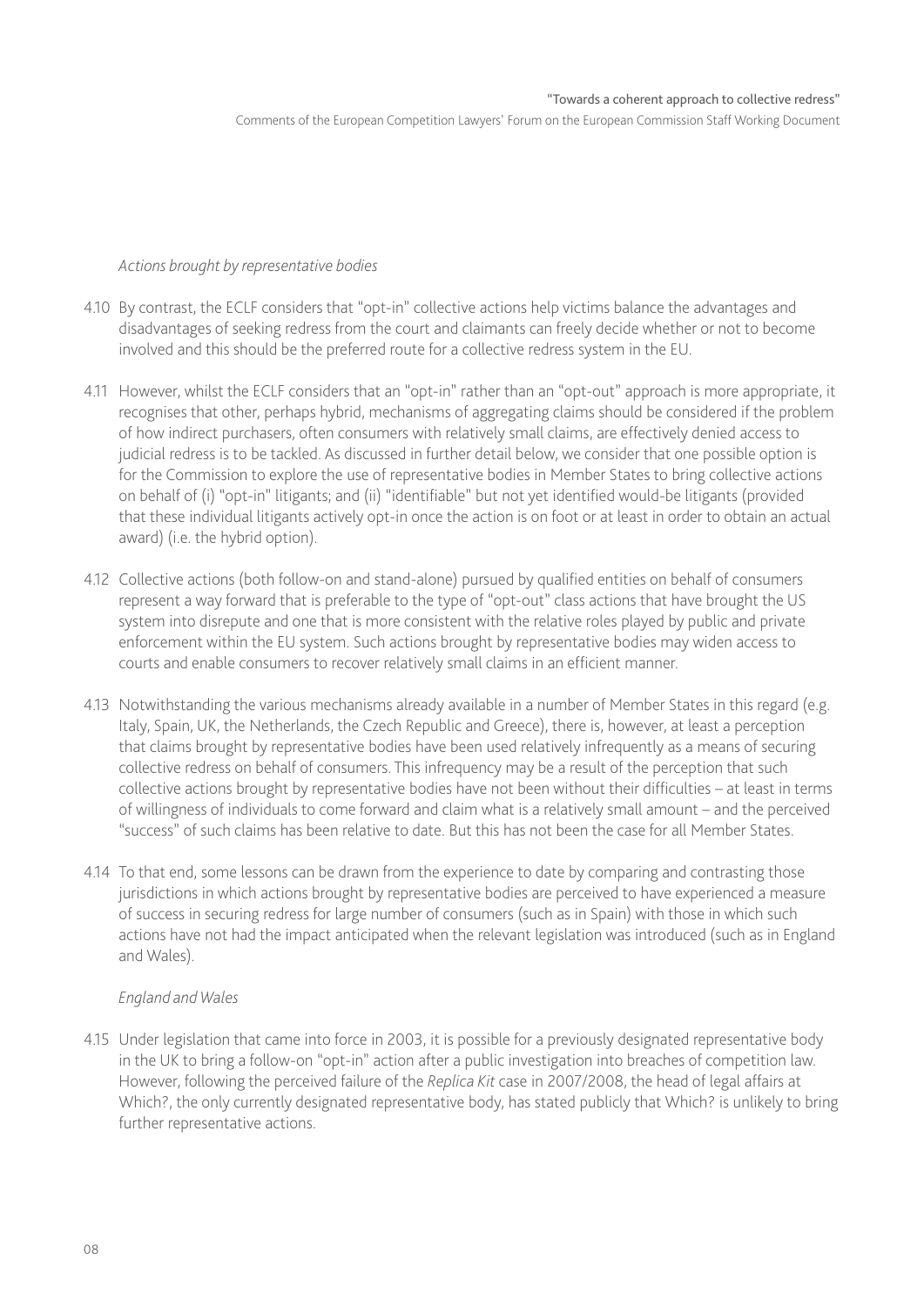Comments of the European Competition Lawyers' Forum on the European Commission Staff Working Document

- 4.16 This policy decision reflects in part the lower than expected number of consumers that participated in the claim. Which? advertised for consumers who were affected by the replica football shirts cartel, offering to represent them on a 'no win, no fee basis'. However, the number of named consumers who came forward to join the claim was just 130 initially rising only to 500 shortly before settlement was reached. Which? indicated at the time that the an estimated one million shirts purchased by hundreds of thousands of consumers had been affected by the cartel.
- 4.17 It was agreed as part of the settlement that each consumer who had joined the damages action and purchased the relevant shirts during the cartel period would receive £20 each (the estimated amount of the overcharge). Customers who did not join the action were entitled under the terms of the settlement to claim £5 or £10 if they provided either the receipt or the shirt to a JJB store. It was reported that this compensation scheme cost JJB Sports just £18,000, compared to the £6.7 million fine imposed by the Office for Fair Trading for JJB's breach of the competition rules.
- 4.18 Some of the possible reasons why this case failed in England are as follows:
	- (i) Six years had passed since the cartel resulting in a lack of evidence (e.g. customer receipts);
	- (ii) Low levels of damages ( $E20$  each) may have led to inertia by the consumers affected;
	- (iii) Problems in advertising for potential victims; and
	- (iv) Each claimant had to be listed on a register by a specified date, resulting in small numbers of consumers coming forward and potentially large numbers missing out.

*Spain*

- 4.19 In Spain, there is a possibility for representative claims by consumer and user associations, both for groups of consumers that can be identified and for groups of consumers that cannot be easily identified ("diffuse interests").
- 4.20 In the case of claims on behalf of identified individuals, the judgment will specify the amount of damages to be awarded to each individual. In diffuse interest type claims, each individual consumer must seek to enforce the judicial decision and the court may specify a time-limit within which claims must be brought. Where harmed consumers are identifiable but did not opt-in to the action, the judgment may define the conditions and features that those consumers who did not opt-in needed to fulfil in order to be eligible for compensation.
- 4.21 It has been argued that Spain has the '*most used and most successful of all the group actions in the Member*  States<sup>'3</sup>. Some of this success may well be owed to extraneous factors rather than specific form of legislation in place. In particular, there has been a longstanding and heightened awareness of the need for effective forms

Louis M Solomon 'A Failed Experiment' (IFLR October 2010)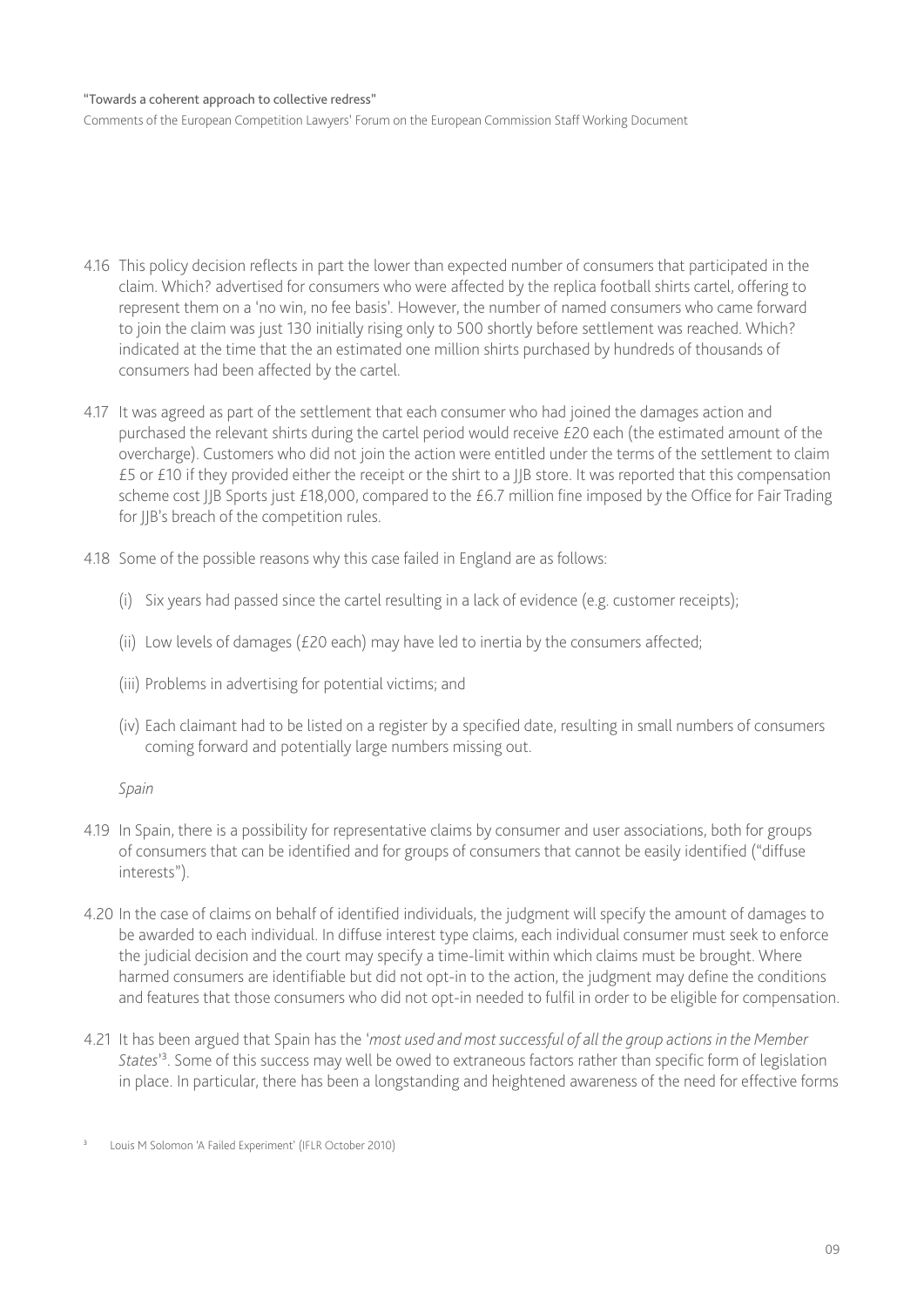of collective redress borne out of the 1981 rapeseed oil case when a batch of defective oil entered the food chain in Spain and killed 650 people, affecting around 22,000.

- 4.22 However, there are also a number of specific procedural factors that may have facilitated the greater prevalence of collective actions in Spain.
- 4.23 First, there are extensive requirements for identifying and notifying potentially affected consumers of the litigation, which is likely to raise awareness. Publication of the representative action is necessary in order to inform members of their potential interest. For identifiable groups of consumers, the representative body has the power to request that the court take appropriate measures to identify and define the group, including requiring the defendant to assist in the identification process (the representative body must offer a financial guarantee to cover the defendant's associated expenses). The Spanish courts have proven to be receptive to the adoption of various measures of preliminary inquiry, including forcing defendant companies to share not only personal data of affected consumers but also financial information.<sup>4</sup> Secondly, consumers can sign up to collective actions for free. In combination with the procedures for identifying and informing consumers of the litigation, this may well go some way to overcoming the consumer inertia which often arises in "optin" systems. Finally, the representative body is generally not liable for court fees payable on initiation of the collective action, which removes a disincentive that might otherwise deter such claims.

#### *Conclusions*

- 4.24 First, the ECLF considers that it should be relatively straightforward for Member States to confer a representative status on bodies. It is important that it should be possible to do this not only by officially designating representative status on a long term basis, but also by *ad hoc* certification on a case by case basis in respect of a particular anti-trust infringement. There is a strong case for specifying in advance the criteria that should be satisfied by any group wishing to represent a group, not least in terms of objectivity and independence. This applies with particular force to the extent (a) that the position of representative bodies is to be enhanced; and (b) that representative actions on the part of SMEs are permitted. Specifically, representative bodies should not be allowed to a have a pecuniary interest in the outcome of the case. Such arrangements might be incompatible with the need to act in the interests of those who they represent. As an important procedural safeguard, a defendant should be given the right to be heard by the court as to whether the group fulfils the relevant criteria.
- 4.25 Secondly, the comparison between the respective prevalence of collective actions in England and Wales and in Spain suggests that it is important to have procedures in place by which potential claimants can be identified. This is likely to require something going beyond simply publication of the initiation of proceedings in those media channels most likely to reach the potential claimants, but also some court-supervised mechanism to permit the representative body to make more pro-active inquiries about potential claimants, such as the ability to require the defendant to make contact details available to the representative body, as has been

<sup>4</sup> A court of first instance has recently ordered a commercial bank to disclose to a consumer association all information on clients who had entered in certain financial swap arrangements. The order was upheld on appeal.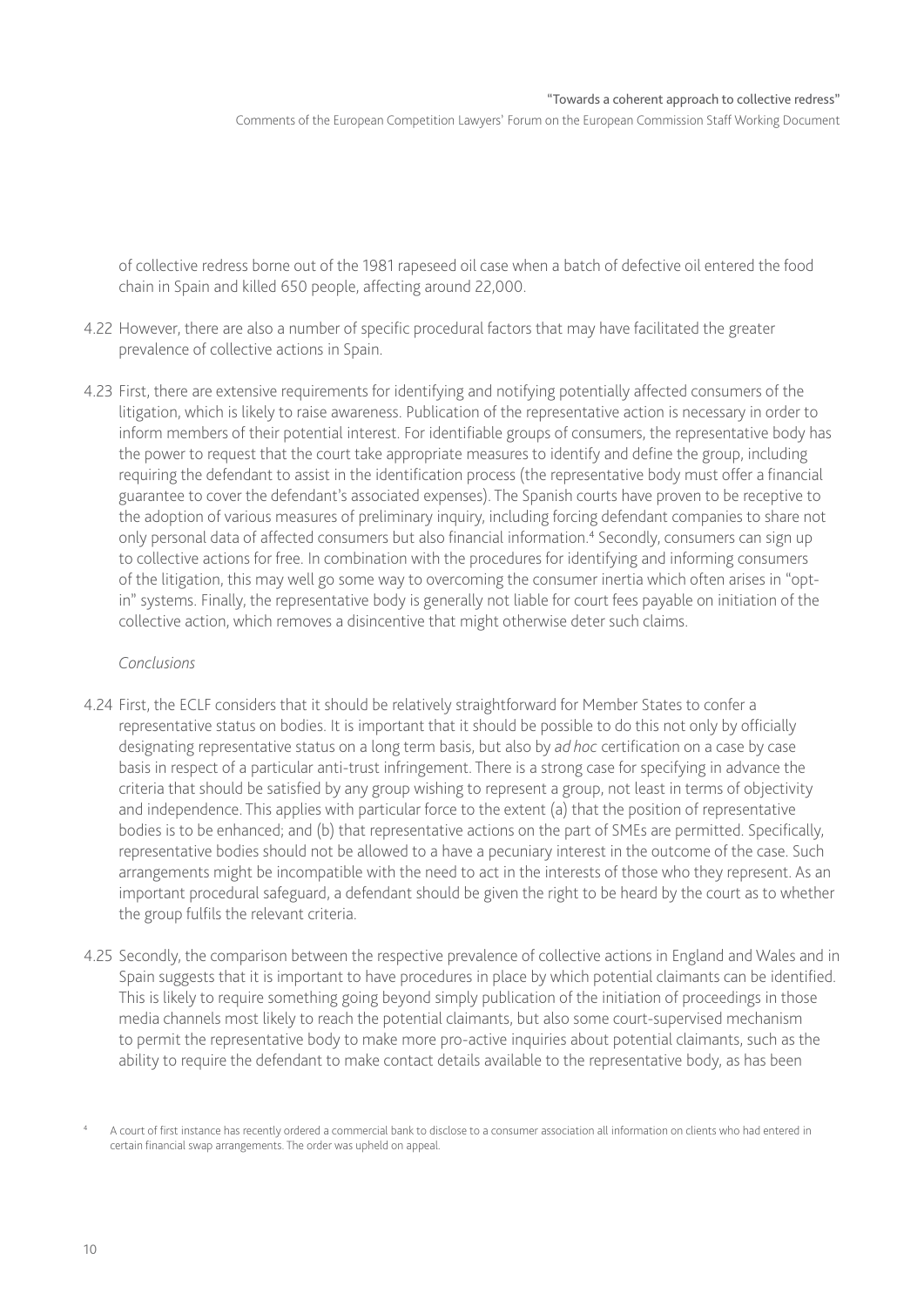Comments of the European Competition Lawyers' Forum on the European Commission Staff Working Document

the case in Spain. Due process would require that a defendant in those circumstances should have the right to apply to the court to oppose any such direction, which might compel the defendant to share otherwise confidential information with the representative body.

- 4.26 Thirdly, it seems that representative actions should not be confined to circumstances where each and every claimant can be identified prior to initiation of the proceedings, nor to circumstances where each and every claimant has consented in writing to the representative action. Whilst any move towards an "opt-out" class actions would not be defensible for the reasons discussed above, there ought to be scope for a representative body to initiate proceedings on behalf of *identifiable*, but not yet *identified* individuals. The outcome of such proceedings could not be and should not be an award of damages to the representative body, but should instead provide a basis for claims to recover damages by individuals who were identifiable by reference to the set criteria, provided that they come forward with their claims to enforce the judgment within a short period from determination of the representative action. This may operate in a way similar to the Spanish system described above, where the judgment will establish criteria for any identifiable claimant to come forward and enforce the judgment within a specific time limit. There may be a need for some publication of the outcome of the proceedings for this to be made a meaningful possibility. If the concept of representative actions were to be extended in this way, the outcome of the representative proceedings should also be binding on all those within the relevant class (provided appropriate notice is given), not merely those who have been identified prior to the outcome of the proceedings or who have come forward with claims to enforce the judgment after determination of the representative claims.
- 4.27 The exercise of comparing the features of those jurisdictions where representative actions have been relatively more successful with those in which representative actions have failed to fulfil their initial objectives does not suggest that any material adjustment to the usual rules on costs, namely the loser pays principle, is warranted. However, we consider that an important safeguard to explore in an adverse costs regime would be to ensure that any liability for costs is limited to the representative body and should not fall to the consumers it represents who should be ring-fenced from liability. Nonetheless, there may be some scope to adjust the court fees payable when a representative action is brought by an association representing the interests of individual consumers, in particular where a claim by each of those individuals would have benefitted from an exemption from court fees.
- 4.28 Following the above analysis, it is clear that the "opt-out" US class action system is not appropriate for incorporation in this context. More suitable would be a representative action whereby the representative body can be allocated the power to bring representative claims on a long-term or *ad hoc* basis, with a list of clear criteria established for each representative body to meet prior to their election. This representative action ought to extend to not only individual consumers, but also small and medium sized businesses. It is also vital to establish a strong system of defining, identifying, and notifying the 'class' of claimants. The system may be best served by allowing for claimants to be *identifiable* rather than *identified* so as to allow for the enforcement of a judgment not only by those who have opted in to the claim, but also by those victims who fall within the test for the represented group and who come forward after the judgment is delivered. While the adverse costs position is not one which will necessarily encourage a greater number of representative actions, it is not necessary to adjust the basis of this rule provided the consumers themselves are ring-fenced from liability for costs.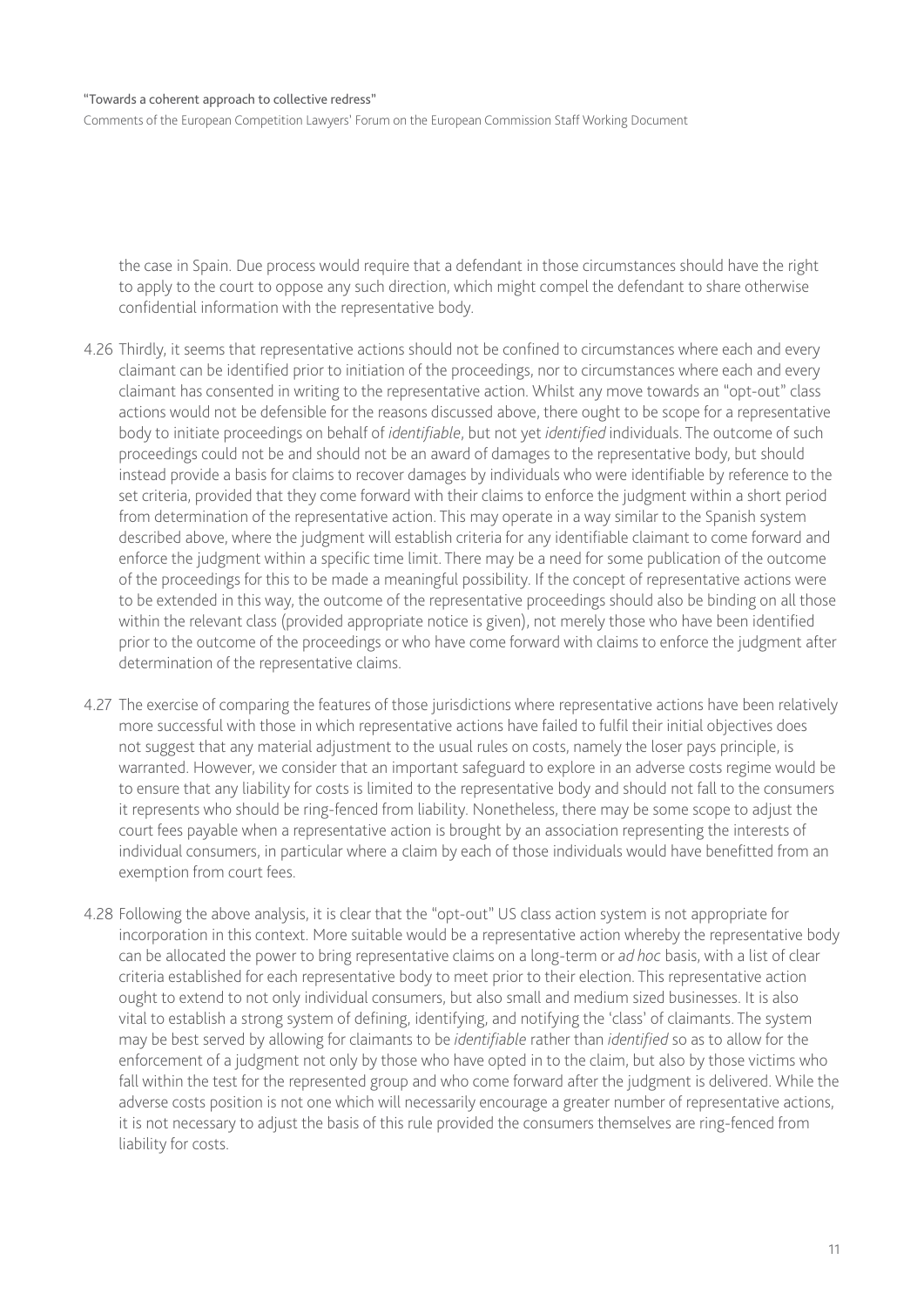#### <span id="page-13-0"></span>5. Funding issues

#### *Introduction*

- 5.1 To the extent that the Commission considers the level of collective redress to be too low in the EU and that a material factor in this regard is funding, the availability of and options with respect to claim funding is an issue the Commission may want to investigate in some detail. Whether this is indeed a material factor is an empirical question. In this regard, the Commission may wish to make adequate enquiries / review submissions from relevant parties that indicate that, but for the lack of funding, they would have brought an appropriate and meritorious claim.
- 5.2 If such a gap exists, the ECLF encourages the Commission to carry out a study of the different forms of funding permitted in EU Member States. If the study reveals that suitable types of funding are not available in a significant number of Member States, the Commission may want to consider introducing a legislative package designed to permit such funding.
- 5.3 ECLF does not support the use of scarce public resources to facilitate collective redress.

#### *Recovery of costs*

5.4 ECLF opposes any modification of the "loser pays" principle. Any adoption of the US "no costs rule" under which attorneys' fees are not ordinarily recoverable in private litigation (including in the area of antitrust) should be opposed in order to avoid the excesses of this system.

#### *Professional funders*

- 5.5 Professional funding enables claimants both individual and collective that would otherwise not have the resources to pursue justice in the courts. There are already a number of options available. However, it is possible that the Commission may wish to further consider this area to the extent there is a need to facilitate this type of financing for all types of litigation on a Europe-wide basis.
- 5.6 In the UK, several professional funders have listed on AIM.<sup>5</sup> It is the ECLF's understanding that these companies typically fund high-value commercial actions and have not, to date, funded claims for collective redress.<sup>6</sup> To increase funding of European claims, the Commission may consider removing, or reducing, the liability of professional funders to pay the costs of the defendant in the event that the claim is unsuccessful. However, in such circumstances the claimant would have to remain exposed to the defendant's costs and applications for security costs.

Alternative Investment Market, sub-market of the London Stock Exchange.

<sup>6</sup> Indeed, some AIM-listed funding companies specifically exclude class actions from their investment portfolios – see, for example, [http://www.](http://www.juridicainvestments.com/about-juridica.aspx) [juridicainvestments.com/about-juridica.aspx](http://www.juridicainvestments.com/about-juridica.aspx).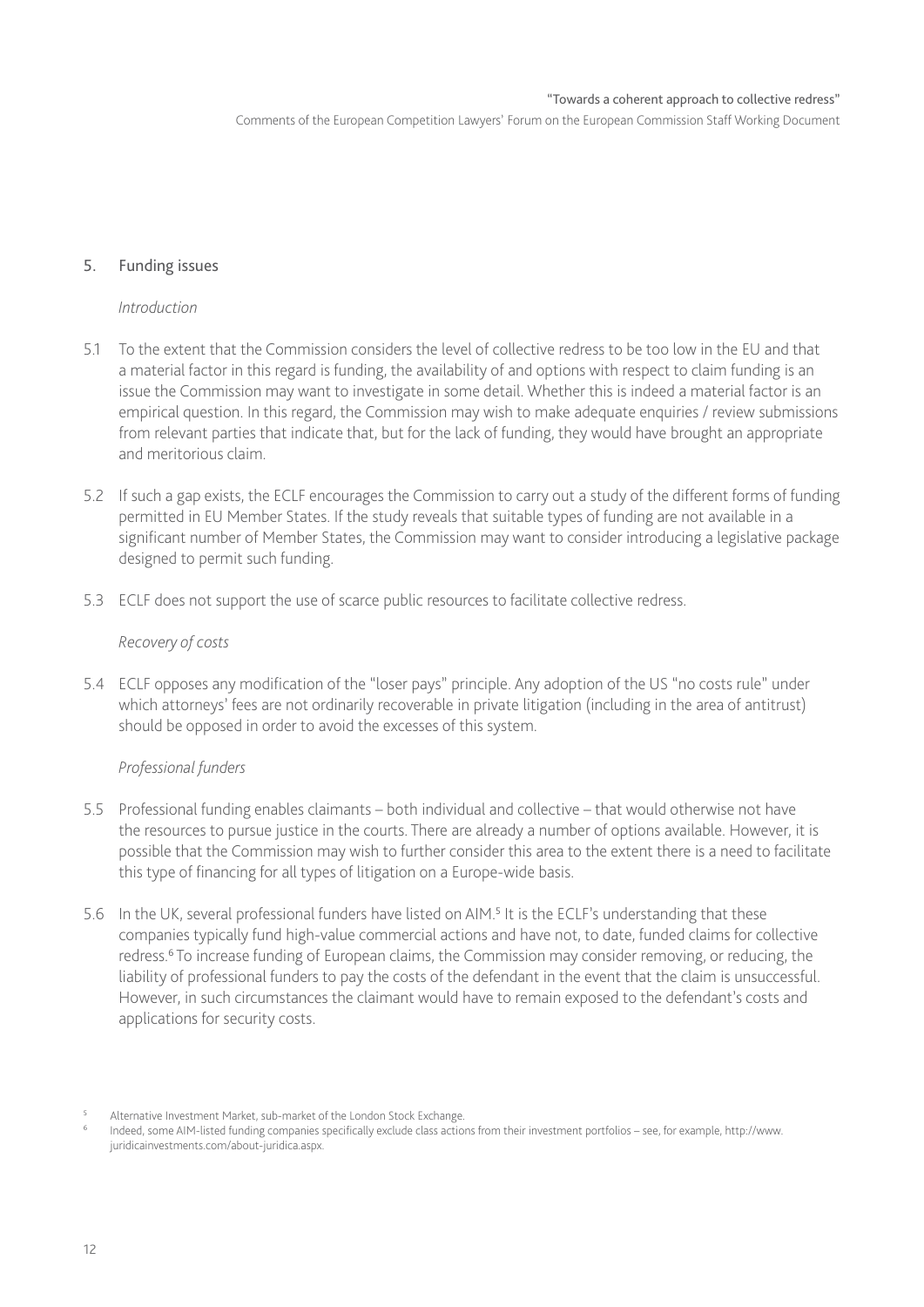Comments of the European Competition Lawyers' Forum on the European Commission Staff Working Document

#### *Insurance coverage*

- 5.7 "Before-the-event" insurance, which a client may already hold before legal proceedings arise, typically covers some or all of the client's own potential costs liabilities in any subsequent proceedings. In addition, "after-the-event" insurance is available to claimants and defendants to provide a fund to meet the costs of representative entities incurred by opposing parties in the event that the insured is ordered to pay such costs following legal proceedings. Legal costs insurance provides effective cover to claimants for exposure to its own legal costs and those of opposing parties. In some jurisdictions, lawyers are required to discuss the availability of legal costs insurance with all clients where there is potential liability for adverse costs and this could usefully form part of wider reform proposals.<sup>7</sup>
- 5.8 Similar to professional funders, insurers will assess the risks involved in any litigation and may reflect this in determining the premium charged, and indeed whether insurance is available at all. This becomes an important factor in collective redress actions where the size and complexity of the litigation may discourage insurers from providing cost-effective cover to claimants. Therefore from a funding perspective it may be desirable to address some of the perceived complexity of collective claims as part of proposals to facilitate collective redress in order to boost the level of capacity within this part of the insurance market.

#### *Assignment*

Claim assignment can facilitate the bringing of collective actions. By increasing the size of the claim, external funders may be more willing to provide funding/bring action. Moreover, claim assignment can result in efficiencies and costs reductions. The ECLF understands that assignments of claims are already possible in a number of Member States, including the UK<sup>8</sup> and Germany,<sup>9</sup> and would question whether any EU legislation is necessary at this time. To the extent assignment of claims are not possible in Member States, legislation/ guidelines may be appropriate.

#### *Contingency fee arrangements*

5.9 Introducing widespread contingency fee arrangements in the EU could result in a significant increase in actions for collective redress and, potentially, could help facilitating access to justice, in particular for consumers and SMEs. The ECLF, however, is mindful of the potential material risks involved (partly dependent upon the type of contingency fee envisaged) and the fact that this form of funding may be controversial in certain jurisdictions. In the section below, the ECLF provides detail on certain aspects of contingency fee funding which the Commission may find of interest in evaluating the merits of this system.

Rule 2.03(1)(d)(ii) and (g) of the Solicitors' Code of Conduct 2007.

See, for example, *Enron Coal Services Ltd (in liquidation) v English Welsh & Scottish Railway Ltd* [2009] CAT 7 where the administrators of Enron Capital & Trade Resources Ltd assigned their rights in a "follow-on" damages claim against English Welsh & Scottish Railway Ltd to Enron Coal Services Ltd (in liquidation).

See, for example, Federal Court of Justice, 7 April 2009, Case No. KZR 42/08 where over 30 claimants assigned their claims against six members of a cement cartel to CDC Cartel Damages Claim SA, a Belgian stock corporation founded with the sole purpose of enforcing the claims.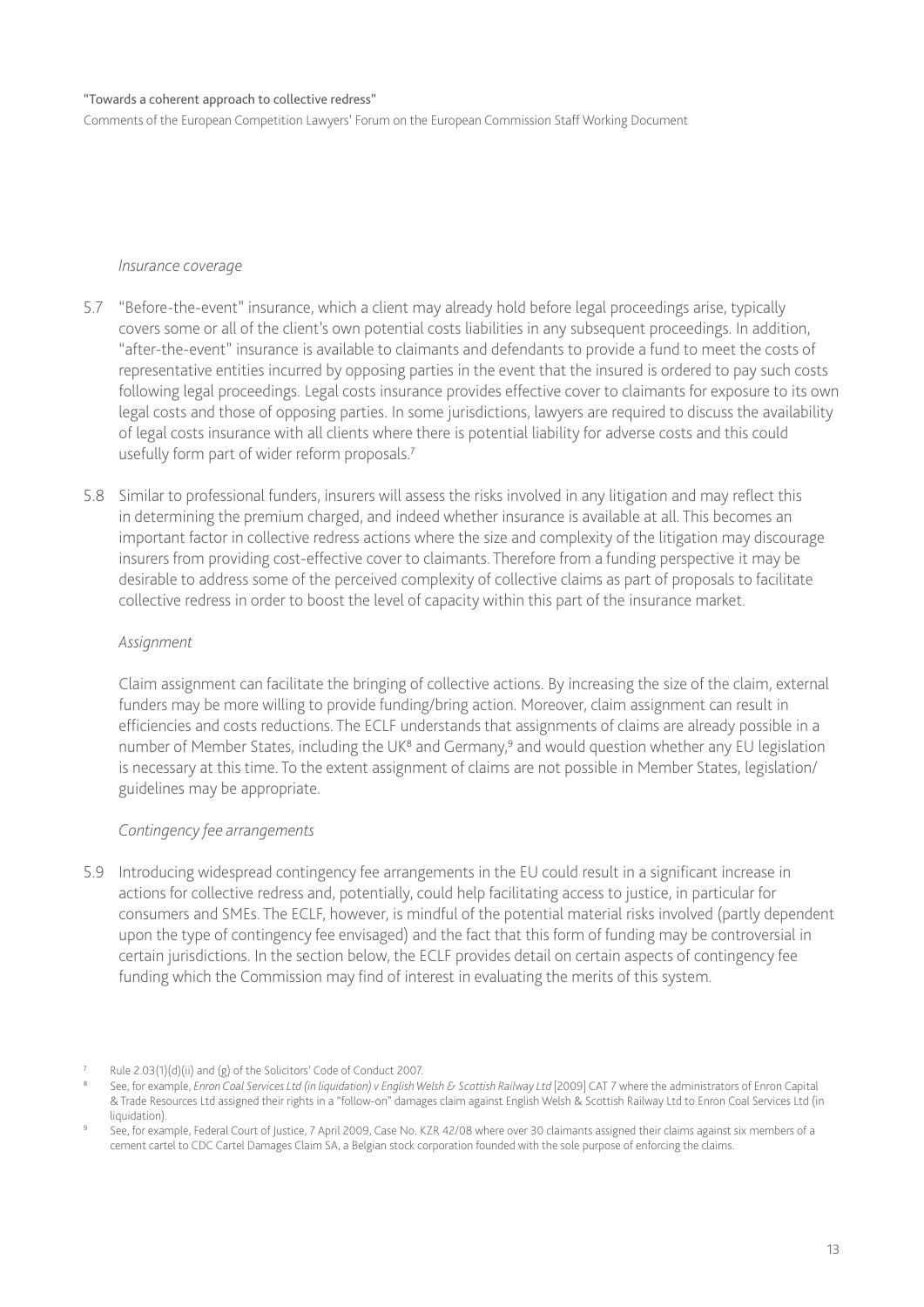- 5.10 The traditional conditional fee agreements, such as "no win no fee", or arrangements where lawyers give substantial discounts on standard hourly rates, and in the event of success are made whole and receive an uplift up to 100 *per cent.* of time cost, have arguably improved access to justice for claimants with limited resources, including in collective antitrust actions.<sup>10</sup> The ECLF expects such conditional fee arrangements to remain a viable source of funding for certain claims.
- 5.11 It may be argued that the use of contingency fee arrangements are a natural progression beyond conditional fee agreements. It could, for example, be argued that the basic principle is the same: the claimant's law firm shares part of the financial risk, in the form of reduced or nil hourly rates, in return for a payment in the case of success (typically determined based on the level of recovery) and that contingency fee funding would align the interest of lawyers and clients by incentivising early settlement to the benefit of over-loaded judicial systems in Member States.
- 5.12 ECLF notes that funding by means of contingency fees has been permitted at least since 2009 in several EU countries with different legal traditions including Estonia, Finland, Hungary, Italy, Lithuania, Slovakia, Slovenia and Spain.<sup>11</sup> Poland introduced contingency fees in 2010.
- 5.13 Moreover, the UK government recently announced a package of reforms to civil litigation funding, which appears to represent a move away from conditional fee agreements in favour of contingency fee arrangements. The proposed legislation includes a number of changes limiting the scope of recoverability under conditional fee agreements, with the abolition of the recoverability of the success fee and any afterthe-event insurance premium from the losing side.<sup>12</sup> If implemented, contingency fee arrangements will be allowed in all types of civil litigation.
- 5.14 Even if such a system is introduced, it is important to have in place real safeguards and limits. Thus, the proposed UK legislation safeguards against abuses by requiring the costs recovered from the losing side to be set off against the contingency fee, reducing the amount payable by the claimant to any shortfall between the costs recovered and the contingency fee. Similarly, in Poland, contingency fees are capped at 20% of the award made to the claimant<sup>13</sup> so as to avoid some of the excesses traditionally associated with contingency fees.
- 5.15 In analysing the pros and cons of contingency fees the Commission should study the effect of this funding on litigation in those Member States where this is permitted.

<sup>11</sup> *Source: Review of Civil Litigation Costs: Final Report*, Lord Justice Jackson (December 2009), Ch. 12 para. 1.4.

<sup>10</sup> See, for example, litigation brought against members of the air cargo cartel described at <https://www.aircargoclaims.eu> and [http://www.claimsfunding.](http://www.claimsfunding.eu) [eu](http://www.claimsfunding.eu)*.*

<sup>12</sup> *Reforming Civil Litigation Funding and Costs in England and Wales – Implementation of Lord Justice Jackson's Recommendations: The Government Response*, Ministry of Justice (March 2011), at para 5.

Pursuant to Art 5 of the Act of 17 December 2009 on Pursuing Claims in Group Proceedings (Polish Journal of Laws No 7/2010, item 44). It is noteworthy that setting attorney's fees in this manner is a departure from the general rules and is not found anywhere else in Polish legislation. The contingency fee is only one of two possible fee arrangements available in the Polish class action regulation. The other arrangement consists of establishing a fixed fee by agreement between the group and the attorney, with no reference made to the recovered sum.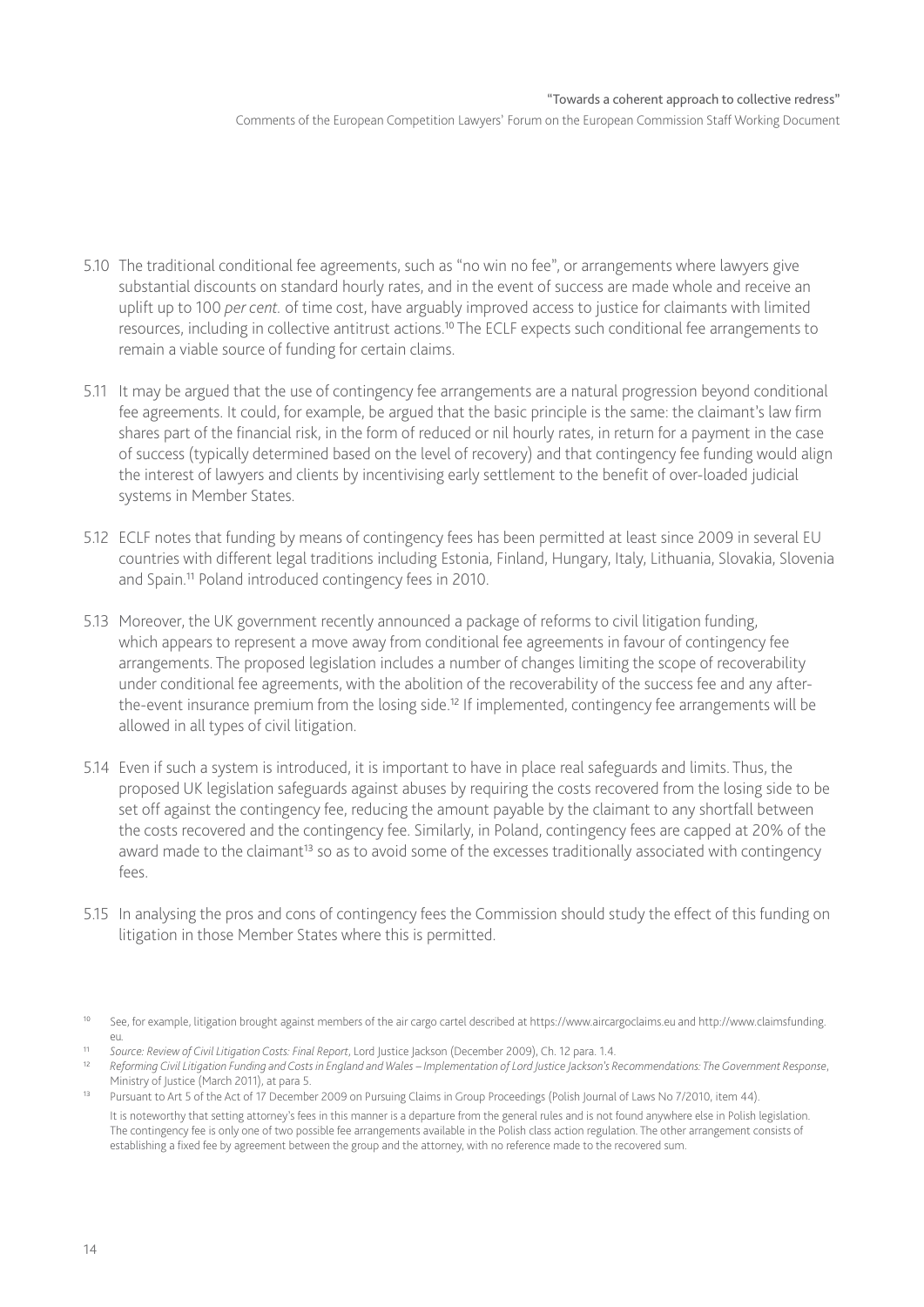<span id="page-16-0"></span>Comments of the European Competition Lawyers' Forum on the European Commission Staff Working Document

#### 6. Quantum recovery

- 6.1 Whilst collective actions might be encouraged by a more permissive approach to quantum recovery in such cases, there are strong reasons not to depart from the compensatory measure of damages that generally applies. In particular, any model that permitted recovery over and above compensation would encourage vexatious litigation and harm the leniency systems that exist within the EU.
- 6.2 Where action may be required as part of any initiative to encourage collective redress is in relation to the question of whether defendants should be able to claim that claimants passed on loss further down the supply chain so that they cannot claim compensation, either at all or to the extent claimed. As explained below, attempts to exclude the passing-on "defence" may effectively stymie any attempt to develop collective actions.
- 6.3 Direct customers of an infringer may pass on an illegal overcharge imposed on them to their own customers, who may in turn do the same right down the distribution chain to the final consumer. It is considered correct that these final, indirect purchasers should be allowed to claim compensation as they are harmed by the initial infringement. It follows on from this principle that the fact that direct purchasers have passed on the overcharge should be able to be used as a defence to a claim for compensation by the direct purchaser.
- 6.4 It is also considered important that the passing on defence is accepted in all Member States, otherwise the situation could arise where direct purchasers pursue claims in Member States which do not recognise the defence and indirect consumers pursue claims against the same defendant in Member States which do recognise the defence. This unfortunate situation already exists nowadays following the introduction of a legal provision in Germany<sup>14</sup> in 2005 which arguably excludes the passing-on defence. In order to avoid double jeopardy (defendant pays twice for the same overcharge to direct and indirect purchasers), the Karlsruhe Court of Appeal has recently held<sup>15</sup> that the exclusion of the passing-on defence would, in fact, imply that claims by indirect purchasers could no longer be pursued. This principle could not reasonably be applied across the EU (e.g. the High Court in the UK cannot be expected to reject a claim by indirect purchasers simply because the Karlsruhe Court of Appeal had already awarded damages to the direct purchaser), in particular, given that it appears difficult to reconcile with the ECJ's judgments in *Crehan* and *Manfredi*.
- 6.5 However, it is not considered appropriate to introduce a rebuttable presumption that an overcharge has been passed on to the indirect purchaser. Although this would make it easier for consumers to prove they have suffered a loss, it may facilitate over-compensation of consumers and make it too difficult for direct purchasers to bring claims. Instead, the burden of proof should rest on the party alleging pass-on (typically the defendant and the indirect purchaser). Disclosure mechanisms (discussed in more detail below) should instead be in place to ensure that parties are able to obtain reliable evidence on the extent to which an overcharge has been passed on particularly where the burden of proof lies with the defendant. Similarly, there should be no conflicting presumptions (no passing-on is presumed in claims by direct purchasers, while

Judgment of 11 June 2010.

Section 33 (3)(2) of the Act against Restraints of Competition.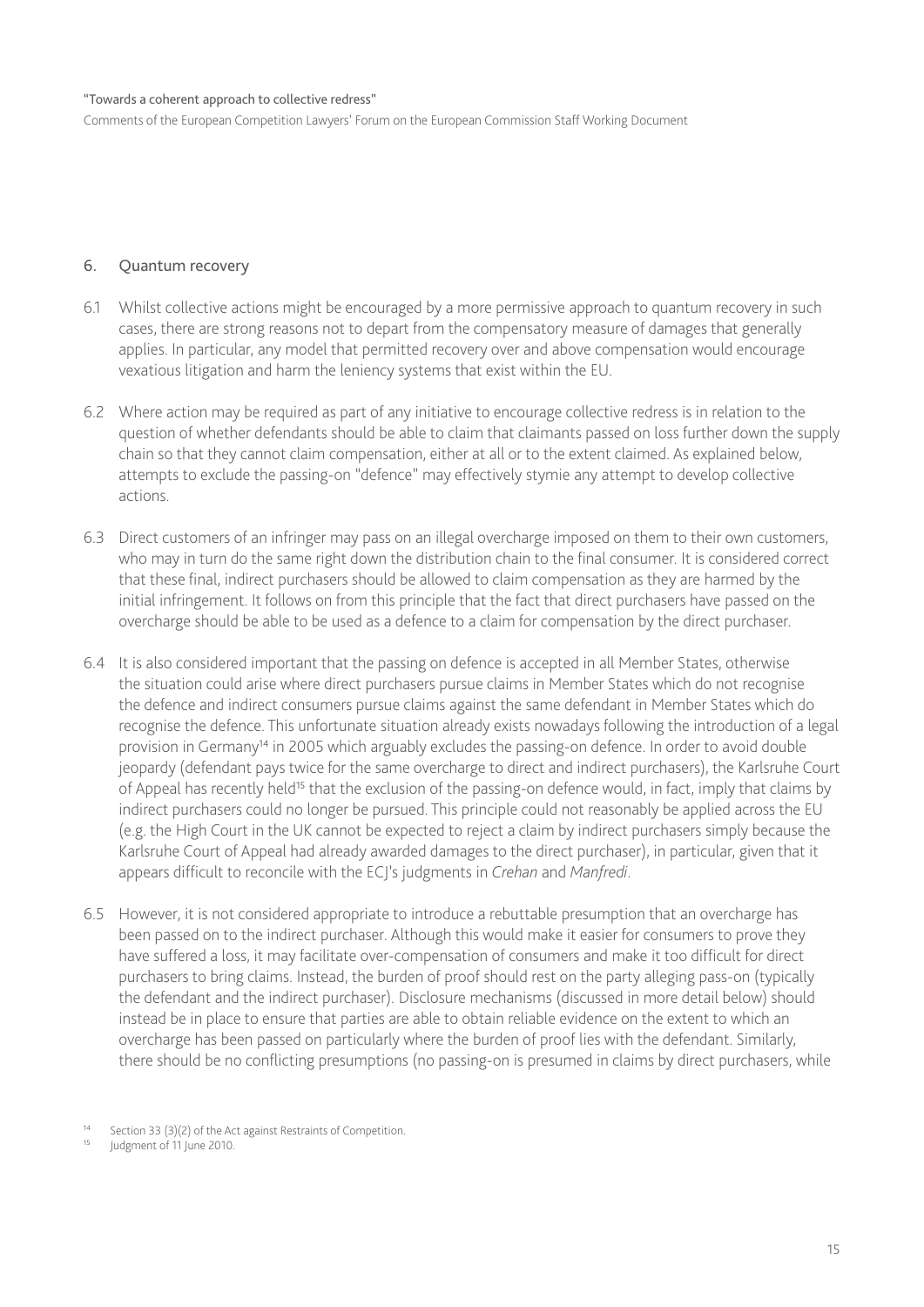<span id="page-17-0"></span>passing-on is presumed in claims by indirect purchasers), given that they would not be compatible with the compensation principle.

#### 7. Disclosure

- 7.1 It is recognised that major obstacles to pursuing damages occur if parties are not required to disclose evidence, particularly in competition law infringements due to the fact-intensive nature of competition cases and the asymmetry of the parties. It is perhaps no coincidence that the courts in England and Wales have seen a relatively large number of claims, given the nature of the disclosure rules that apply in that jurisdiction. Proposals for a minimum standard of *inter parties* disclosure in antitrust cases, including collective actions, should therefore be supported. The categories of documents to be disclosed should, however, be tightly defined. The evidence must be relevant and its disclosure both necessary and proportionate. The requirements will prevent speculative "fishing expeditions" for evidence which may or may not exist.
- 7.2 Comprehensive sets of rules on disclosure of evidence in the possession of the opponent or third parties exist principally in Member States with a common law tradition. However, Member States of the civil law tradition have various examples of disclosure requirements, providing that courts can order opponents or third parties to hand over evidence in their possession, if the claimant specifies this evidence sufficiently and if it is relevant to the case.
- 7.3 It is suggested therefore to provide for a set of minimum standards on disclosure, comparable to those requirements for evidence disclosure in international arbitration cases (see for example IBA Rules on the Taking of Evidence in International Arbitration, May 29, 2010). This means that evidence should only be provided based on a description of each requested document sufficient to identify it, or a description in sufficient detail (including subject matter) of a narrow and specific requested category of documents that are reasonably believed to exist. As regards electronic documents, it is recognised that electronic searches may be required to obtain relevant evidence. For this purpose, the requesting party should identify specific files, search terms, names of individuals or other searching methods relevant to the case at hand so that the evidence can be provided in an efficient and economical manner.
- 7.4 For this purpose, a request for disclosure should describe in detail how the requested documents are material for the case and why the requesting party assumes that the requested documents are in the possession of the other party. Furthermore, a request for disclosure should also explain whether the documents are in the possession of other parties and why it would be unreasonable for the requesting party to access the requested information in other ways. Any request for disclosure should be weighed against its relevance to the case and in light of the burden imposed on the party of whom disclosure is requested.
- 7.5 Even if the requirements mentioned are satisfied, a judge should retain the possibility to reject a request of disclosure in case of overriding reasons on the part of the counterparty. This could be necessary in case of, for example, documents that are business secrets and whose disclosure could cause material harm to the counterparty. However, the extent of this exception should be limited and it should not apply if the legitimate concerns of the counterparty can be addressed. For example, in case of company-sensitive information, a judge should first consider appointing a third party with a duty to maintain confidentiality, to make a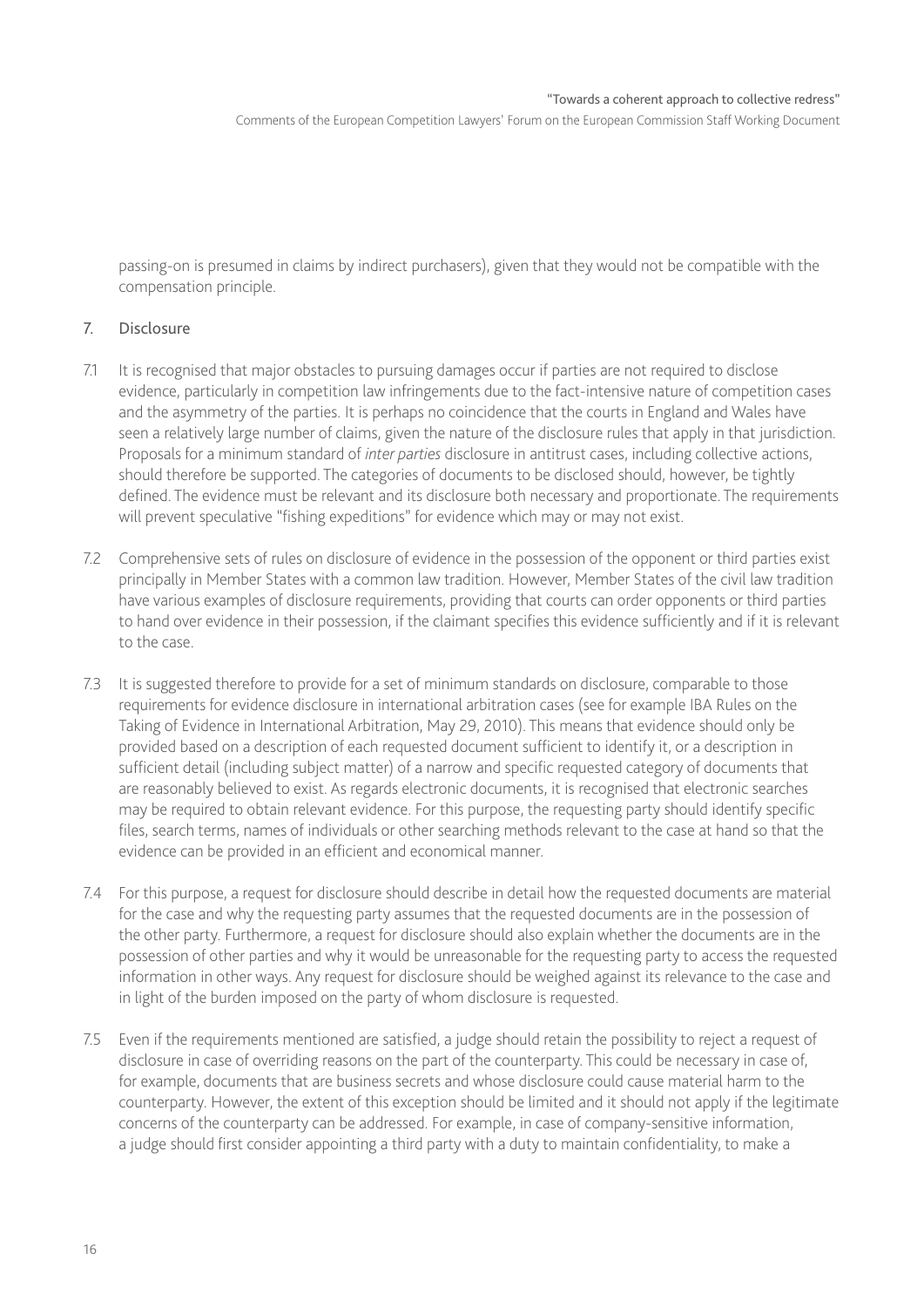<span id="page-18-0"></span>Comments of the European Competition Lawyers' Forum on the European Commission Staff Working Document

selection and copies of relevant documents. If a judge grants a request of disclosure, a party should still be able to claim damages in case of abuse of rights, for example, if it turns out that the documents are used to discover and copy inventions of a competitor.

- 7.6 It is important that disclosure should not undermine the leniency programme. It is suggested that corporate statements submitted in support of leniency applications should be exempted from any disclosure requirement in order to prevent disclosure becoming a deterrent to the making of such applications. This exemption should apply regardless of whether the leniency application is accepted, rejected or leads to no decision. This exemption should not apply to contemporaneous documents provided by way of support in a leniency application.
- 7.7 The implementation of disclosure rules in some jurisdictions will prove to be difficult and controversial. Nevertheless, it is important that a minimum standard is, in practice, applied in a broadly consistent way across Europe.

#### 8. Collective consensual resolution

- 8.1 Arbitration is often included among ADR procedures. However, following the Commission excluding arbitration in its Green Paper on alternative dispute resolution in civil and commercial law<sup>16</sup> on the basis that it is "*closer to a quasi-judicial procedure than to an ADR as arbitrators' awards replace judicial decisions*", our comments here will focus, therefore, upon mediation.
- 8.2 This group considers that no form of *consensual* dispute resolution can or should be made mandatory in the context of collective actions for compensation. We refer to the definition of mediation in a recent European directive<sup>17</sup> (the "Mediation Directive"): "*a structured process...whereby two or more parties to a dispute attempt by themselves, on a voluntary basis, to reach an agreement on the settlement of their dispute with the assistance of a mediator*". The notion that numerous parties should be forced to mediate, in circumstances where it may be against their will, cuts across the very spirit and purpose of such a form of alternative dispute resolution. Indeed, the Commission came to the same conclusion in its Green Paper: "*it might serve no purpose to oblige someone to participate in an ADR procedure against his will insofar as the success of the procedure depends on his will*".<sup>18</sup>
- 8.3 Moreover, a mandatory regime for mediation could result in specific adverse consequences for the parties. First, Member States are currently obliged under the Mediation Directive to ensure that parties "*who choose*" mediation are not subsequently prevented from initiating judicial proceedings or arbitration as a result of the expiry of limitation or prescription periods.<sup>19</sup> If mandatory mediation were to be introduced, it would be manifestly unfair to impose a regime that could lead to claimants losing their right to pursue judicial redress in the courts by the inflexible imposition of limitation or prescription rules.

<sup>&</sup>lt;sup>16</sup> COM/2002/0196.

<sup>17</sup> Directive 2008/52/EC of the European Parliament and of the Council of 21 May 2008 on certain aspects of mediation in civil and commercial matters.

<sup>18</sup> Green Paper, paragraph 64.

<sup>19</sup> Meditation Directive, Article 8(1).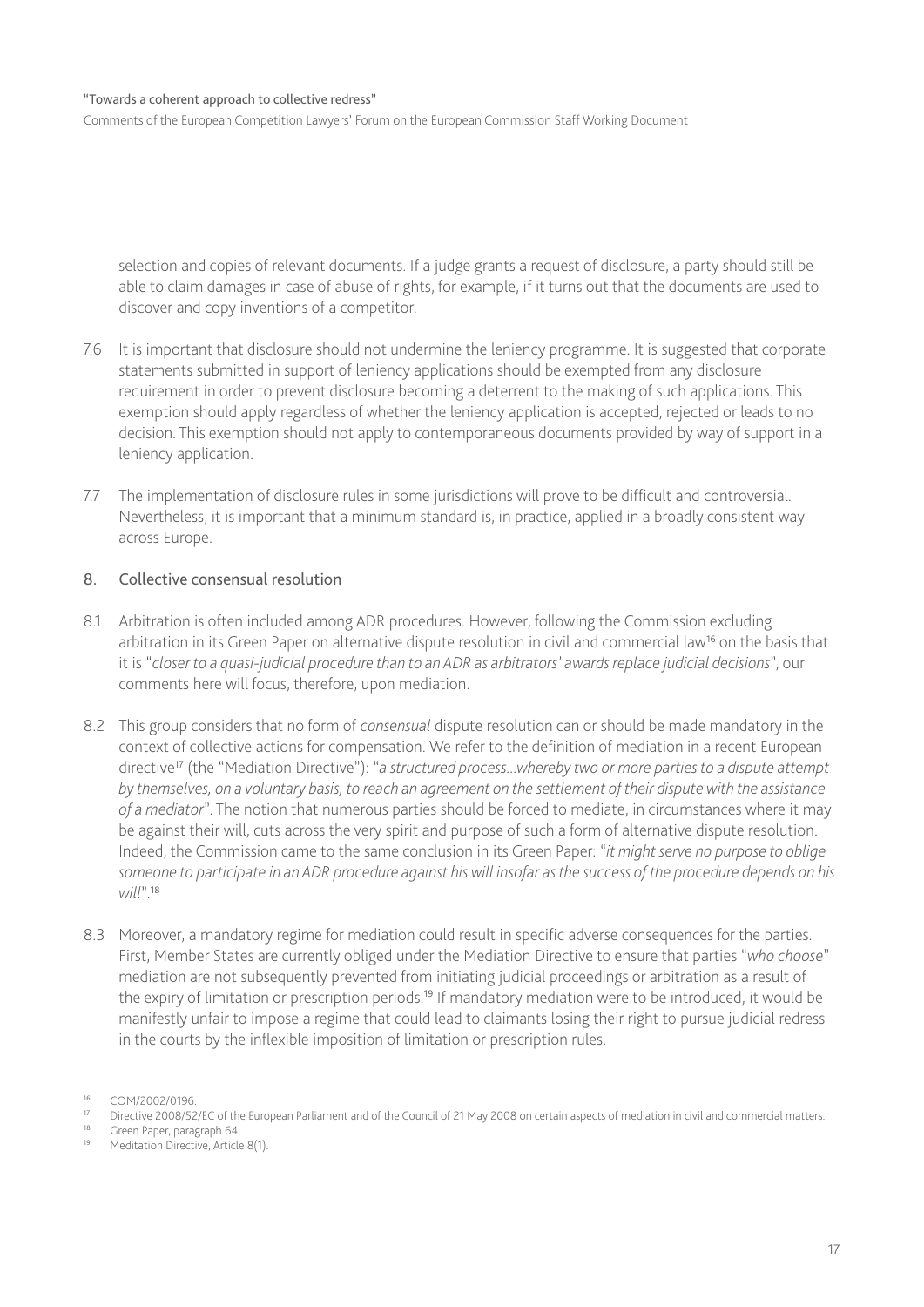- 8.4 Second, in most cases, the costs of the mediation (in particular, the fees and expenses of the mediator) are borne by the parties (usually in equal shares). If mediation were to be mandatory, it would seem inappropriate to impose the payment of such costs upon parties who had no desire to mediate. This is especially true in the context of a collective action: the obligation to pay a share of the costs could discourage potential claimants from joining (or withdrawing if an opt-out principal were applied) the action. Further, the logistics of collecting contributions for the payment of costs from multiple parties could be difficult, time-consuming and costly in itself.
- 8.5 Third, the representation of multiple claimants as part of a collective action in a mandatory mediation could give rise to a number of difficulties. For example, the selection of the representative, the remuneration of the representative, the confidentiality of communications between the representative and the claimants, and obtaining the claimants' consent to the representative's actions and decisions (including, most importantly, consent to an eventual settlement that is concluded by the representative with the respondent's representative).<sup>20</sup> These issues may be more difficult to resolve and manage in a case where the whole procedure of mediation was imposed upon the claimants. It may be necessary for the representative to obtain some form of mandate from the individual claimants to bind each claimant to the agreed settlement.
- 8.6 Fourth, Member States are obliged under the Mediation Directive to ensure that it is possible for the parties to request that a written agreement resulting from mediation be made enforceable (subject to certain exceptions).<sup>21</sup> As in the case of limitation and prescription periods, it would be essential to ensure that this provision has been properly transposed into law by all Member States prior to making mediation mandatory. It would be pointless to require parties to participate in an ADR procedure that might not result in an effective, enforceable outcome.
- 8.7 However, whilst its effectiveness largely depends upon the voluntary participation of, and effort put in by, the parties, the potential value of mediation is widely recognised.<sup>22</sup> Measures should be taken to increase the efficacy and attractiveness of mediation such that voluntary mediation by the parties in collective actions could be encouraged.
- 8.8 Such measures could include the following:
	- (i) developing a procedure that ensures that claimants in a collective action have the opportunity to voice their views regarding the selection of the mediator;
	- (ii) establishing rules/guidelines that ensure that claimants are properly represented in the mediation and that claimants have a voice in influencing the strategy;
	- (iii) facilitating funding mechanisms to cover the cost of the mediation;

<sup>&</sup>lt;sup>20</sup> Regarding the validity of consent to an eventual agreement in the mediation, see paragraph 83 of the Green Paper.

<sup>&</sup>lt;sup>21</sup> Mediation Directive, Article 6(1).

<sup>22</sup> See, e.g., Mediation Directive, paragraph 6.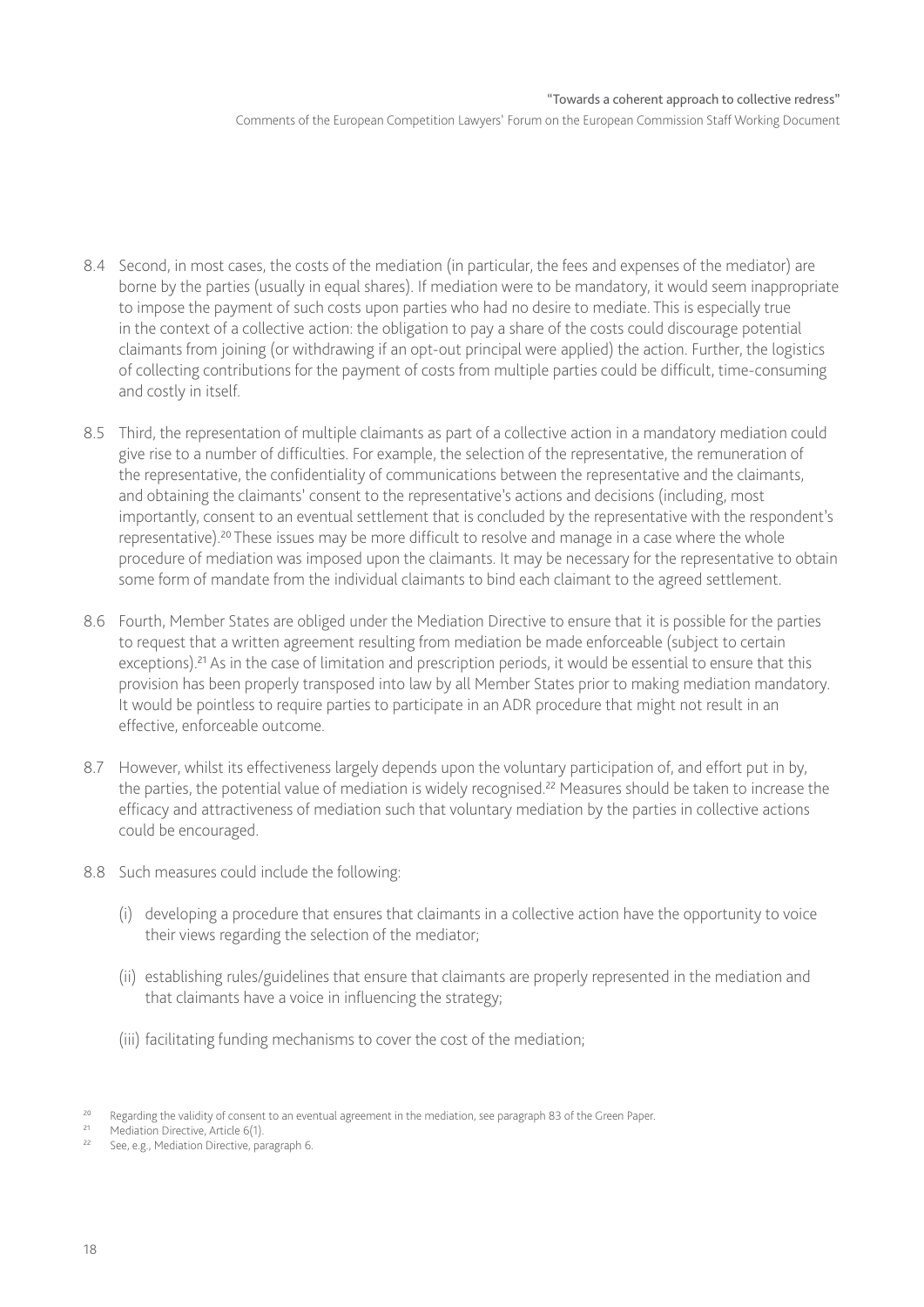Comments of the European Competition Lawyers' Forum on the European Commission Staff Working Document

- (iv) setting sensible time limits for the duration of a mediation;
- (v) developing procedures for the review and approval of settlements concluded through mediation, to ensure that the rights of the parties are respected including, for example, the right of an individual to be excluded from the settlement;
- (vi) considering the development of a pre-action protocol (akin to the system in place in England & Wales) such that the parties are encouraged to (i) have an effective exchange of information by way of a "letter before claim" from the claimants and a "response before claim" from the defendant(s) prior to the claimants instituting proceedings such that the heart of any dispute can be identified early on the process; and (ii) following the exchange of information and the position of the parties, the parties explore the possibility of mediation before the case proceeds extensively in the courts or arbitral tribunal.

European Competition Lawyers' Forum 30 April 2011